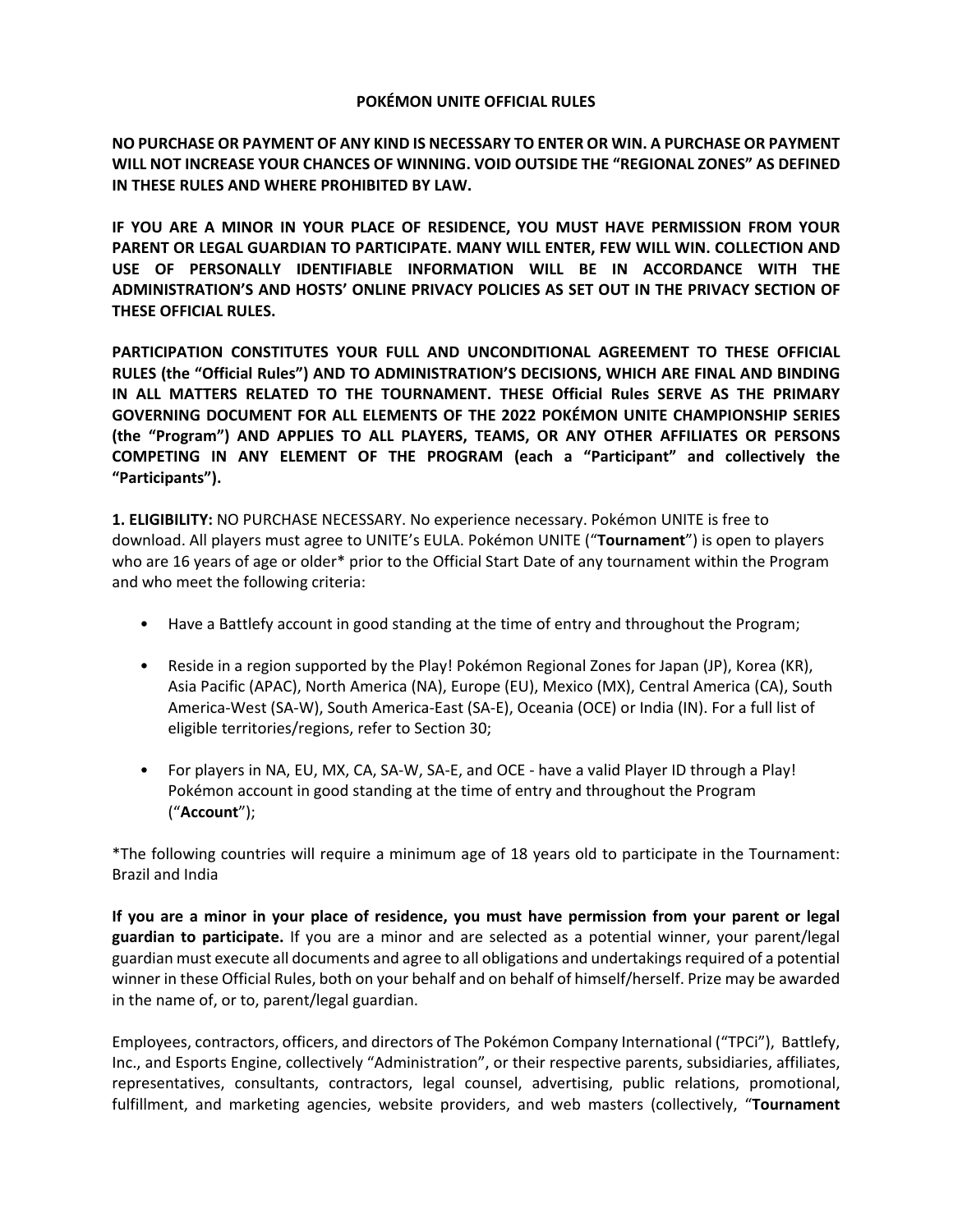**Entities**") and members of their immediate families (spouses, parents, siblings and children, regardless of where they live) and those living in the same household are not eligible to participate in the Tournament.

Requests for exemptions from this rule must be made in advance of competition. Administration, at its sole discretion, reserves the right to grant exemptions for this eligibility criteria.

Administration reserves the right to verify the eligibility of players at any time in its sole and absolute discretion.

**2. ADMINISTRATION.** The Pokémon Company International, Inc ("TPCi") and all other entities TCPi grants administrative powers and responsibilities, including Esports Engine ("EE") and Battlefy, at the designation and discretion of TPCi. The Administration reserves the right to change, update, and modify these Official Rules at any time, for any reason, without advance notice.

**3. CONDITIONS OF PARTICIPATION.** Administration reserves the right in its sole discretion, to modify, cancel, terminate, and/or suspend the Tournament and to disqualify any individual who tampers with the entry process, violates these Official Rules, or acts in a disruptive or unsportsmanlike manner. Without limiting the foregoing, Administration may remove an entrant who, in Administration's sole judgment, has been disqualified, has questionable eligibility or is otherwise ineligible to enter. Additionally, the Administration may modify, cancel, terminate, and/or suspend the Tournament if, in the Administration's sole opinion, an incident of any kind occurs to corrupt or impair the administration, security, integrity, fairness or play (as intended) of the Tournament. If the Tournament is terminated before the stated end date of the Tournament Period, the Administration in its sole discretion reserves the right to forfeit prizes.

**4. HOW TO PLAY.** Pokémon UNITE is a 5-on-5 strategic team battle game. Teams are a roster made up of 5 players to participate together within the Program. The Team who has obtained the most Aeos points by the end of a match will be declared the winner.

- Aeos points can be obtained by defeating either neutral or opposing Team Pokémon through battle.
	- Incapacitated Pokémon will drop Aeos energy and be unable to battle for a short duration which will increase with level.
	- To score points, once Aeos energy is obtained, it must then be deposited in the opposing Team's goal zones.
- If both teams have scored the same amount of Aeos points at the end of a match. The team that reached the tied scored first will be declared the winner.

Players will be matched via Battlefy and will utilize Discord for gameplay communications. The Pokémon UNITE tournament page can be found here [https://battlefy.com/pokemonunite.](https://battlefy.com/pokemonunite)

**5. FORMAT & STRUCTURE.** The following Tournament Formats will be used throughout the Program:

- **Double Elimination Bracket ("DE"):** The first Team to win two (2) games will win the match and advance into the next round of the Winner's Bracket, the losing Team will be placed into the Loser's Bracket. If a Team loses in the Loser's Bracket, the Team will be eliminated from the tournament. The Tournament progresses until completion, where a certain number of teams remain, as defined in the Competitive Structure below.
- **Single Round Robin ("SRR"):** This will be utilized only in the first round of Aeos Cup and the Regional Finals. Teams will be placed into groups, where every Team will play 1 Match against each other Team in their group. Final group placement will be determined as follows: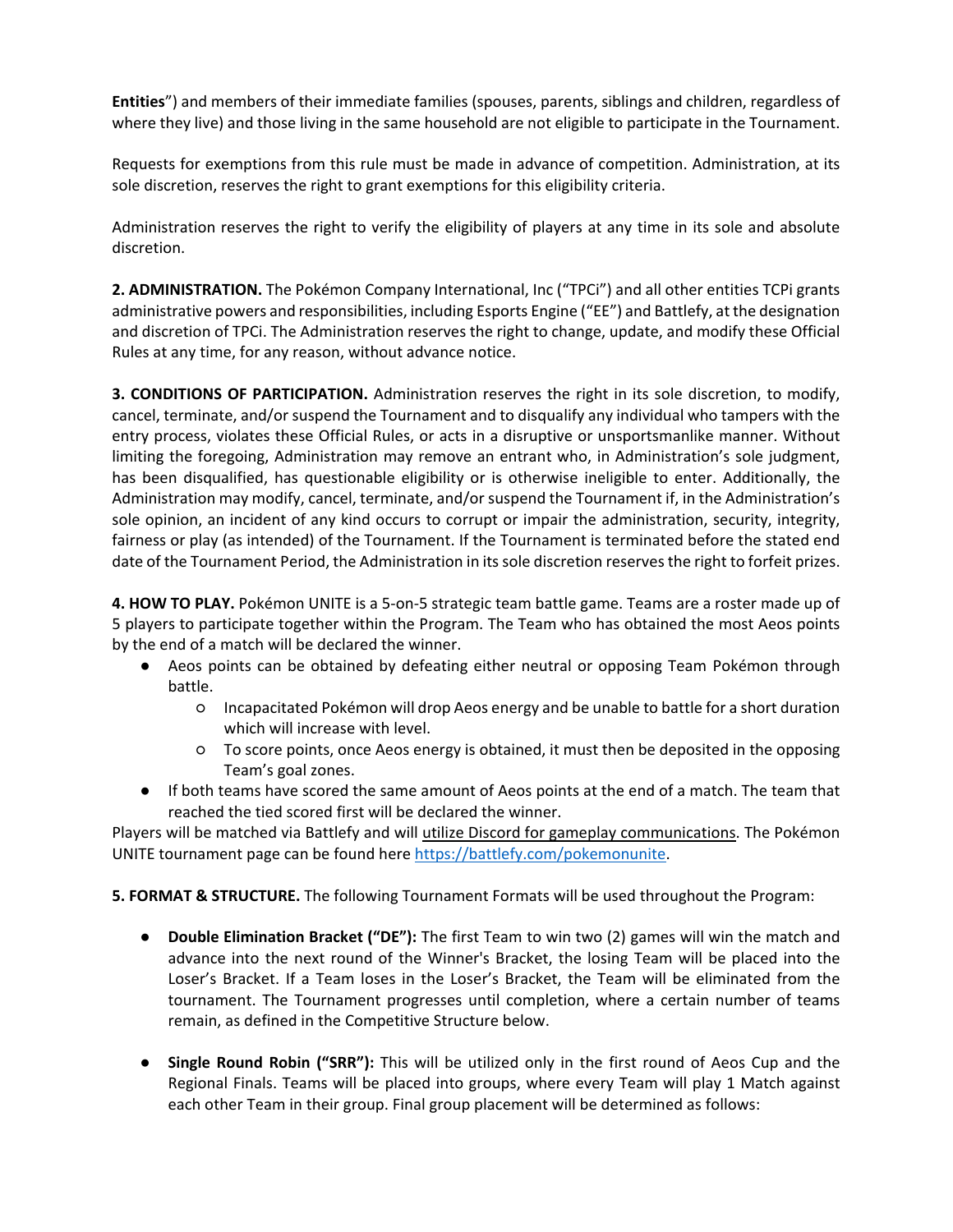- Each Match will be a Best-of-3 game series
- Team's record of Matches won and lost ("Match Record")
- If two or more teams have the same Match Record (Tied Teams), placement will be determined by Head to Head Match Winning Percentage (Matches Won vs. Tied Teams / Matches Played vs. Tied Teams)
- If two or more teams have the same Head to Head Match Winning Percentage, placement will be determined by Head to Head Game Winning Percentage (Games Won vs. Tied Teams / Games Played vs. Tied Teams)
- If two or more teams have the same Head to Head Game Winning Percentage, Ranking will be determined by Overall Game Winning Percentage (Games Won / Games Played)
- If the aforementioned methods cannot break a tie which does not determine an advancement to the next stage, the tie will be broken by the Team's initial seed. The highest seed is 1.
- If the aforementioned methods cannot break a tie which determines an advancement to the next stage, the Tied Teams will be scheduled to play a best-of-1 round robin tiebreaker.
- The higher number will win all the aforementioned tiebreakers.

**Competitive Structure:** The Program's competitive structure contains five primary competition types:

- **Open Qualifier** Tournaments open to all eligible players. Open Qualifiers follow a DE bracket format. Open Qualifiers will have a maximum Team size of 2,048 (JP & KR); 1,024 (APAC, NA, MX, CA, SA-W, SA-E, EU); and 256 (OCE). The DE bracket will progress until either 16 Teams remain (February Cup), or 12 Teams remain (all others).
- **Monthly Finals** Tournaments for the 16 teams that earned qualification through that month's Open Qualifier or prior placement within the Monthly Final. Monthly Finals follow a DE bracket until only 1 team remains.
- **Aeos Cup** Tournaments for the 16 teams that earned qualification through that month's Open Qualifier or prior placement within the Monthly Final. Aeos Cup follows a format with (1) group stage (4 groups of 4 in SRR) with 2 teams per group advancing to (2) an 8 team, DE bracket until only 1 team remains.
- **Regional Finals -** Tournaments for the 24 teams that earned qualification through that month's Open Qualifier, Championship Points, or prior placement within the Monthly Final. Regional Finals follows a format with (1) group stage (4 groups of 6 in SRR) with 2 teams per group advancing to (2) an 8 team, DE bracket until only 1 team remains.
- **World Championship** World Championship where the top teams from across all eligible regions will compete to crown a Champion. World Championship rules will be provided at a later time.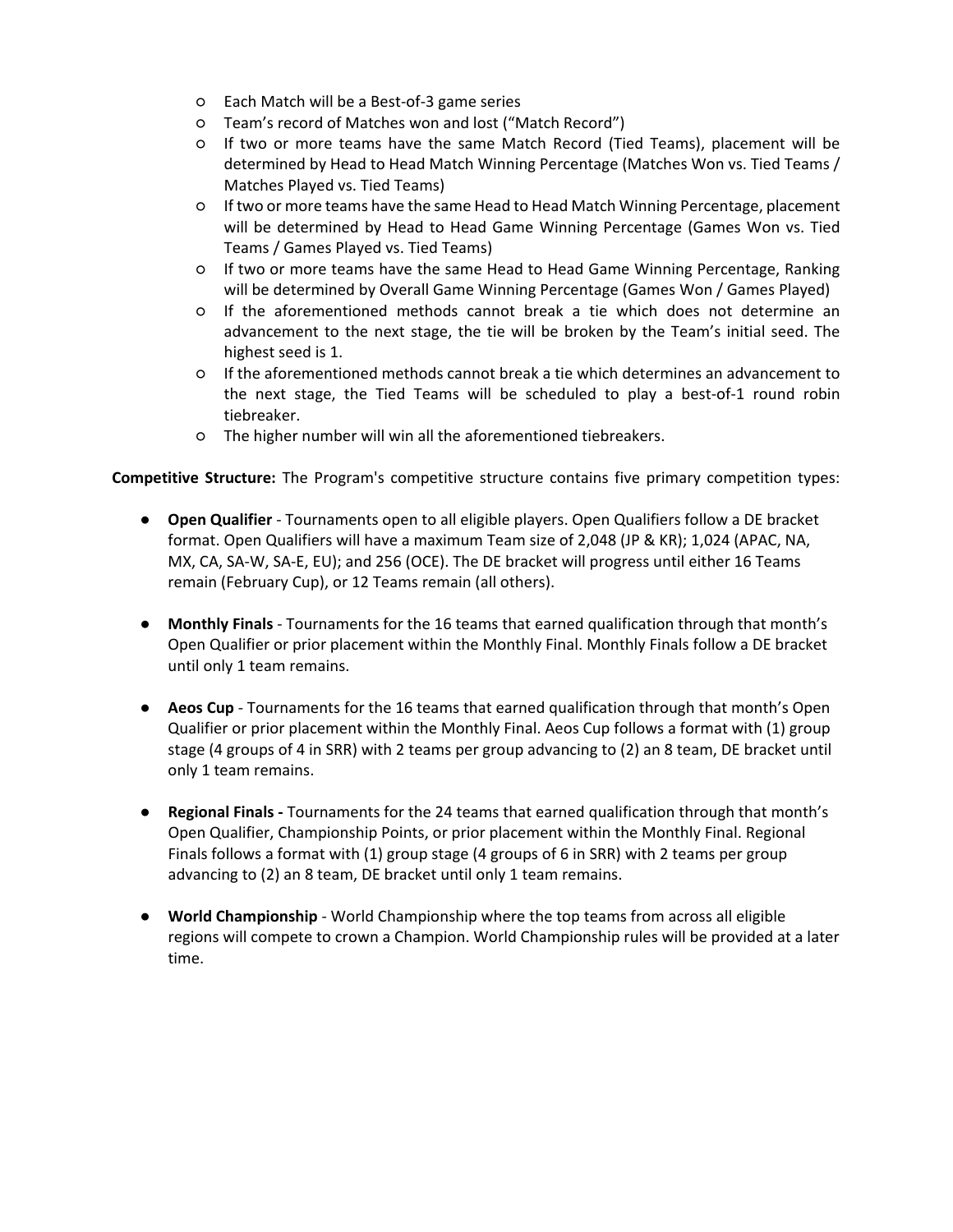The following is the schedule of tournaments for the Program – local to the market of competition:

| Tournament             | <b>Type</b>            | <b>Regions</b>                               | <b>Tournament Dates</b> |
|------------------------|------------------------|----------------------------------------------|-------------------------|
| <b>February Cup</b>    | Open Qualifier         | All                                          | February 19 - 20, 2022  |
| <b>February Finals</b> | <b>Monthly Finals</b>  | All                                          | February 26, 2022       |
| March Cup              | Open Qualifier         | All                                          | March 12 - 13, 2022     |
| <b>March Finals</b>    | <b>Monthly Finals</b>  | All                                          | March 26, 2022          |
| Aeos Cup LCQ           | Open Qualifier         | All                                          | April 9 - 10, 2022      |
| Aeos Cup               | Aeos Cup               | JP & KR                                      | April 23 - 24, 2022     |
| Aeos Cup               | Aeos Cup               | APAC, OCE,<br>NA, MX, CA, SA-<br>W, SA-E, EU | May 7 - 8, 2022         |
| May Cup                | Open Qualifier         | All                                          | May 14 - 15, 2022       |
| May Finals             | <b>Monthly Finals</b>  | All                                          | May 28, 2022            |
| Regional Finals LCQ    | Open Qualifier         | All                                          | June 4 - 5, 2022        |
| <b>Regional Finals</b> | <b>Regional Finals</b> | All                                          | June 18 - 19, 2022      |
| World Championship     | All                    | All                                          | August 2022             |

# **IN THE EVENT THAT FOR ANY REASON THE TOURNAMENT, OR A PORTION THEREOF, CANNOT TAKE PLACE ON THE DATES PLANNED, ADMINISTRATION RESERVES THE RIGHT TO MODIFY THESE DATES IN ITS SOLE DISCRETION.**

**6. HOW TO REGISTER.** Players must create an account and register for the competition through Battlefy. Each competition is its own tournament. If a Player wishes to participate in more than one tournament, they must individually register for each one. Registration for each tournament will close the day prior competition.

# **7. PLAY! POKEMON ACCOUNT REGISTRATION.**

● Players in NA, EU, MX, CA, SA-W, SA-E, and OCE will need to: (i) create a Pokémon trainer club account and (ii) opt into Play! Pokémon to participate in any sanctioned Pokémon UNITE event. Instructions may be found at [https://support.pokemon.com/hc/en-us/articles/115004365934-](https://support.pokemon.com/hc/en-us/articles/115004365934-How-do-I-create-a-Pok%C3%A9mon-Trainer-Club-account-) [How-do-I-create-a-Pok%C3%A9mon-Trainer-Club-account-](https://support.pokemon.com/hc/en-us/articles/115004365934-How-do-I-create-a-Pok%C3%A9mon-Trainer-Club-account-)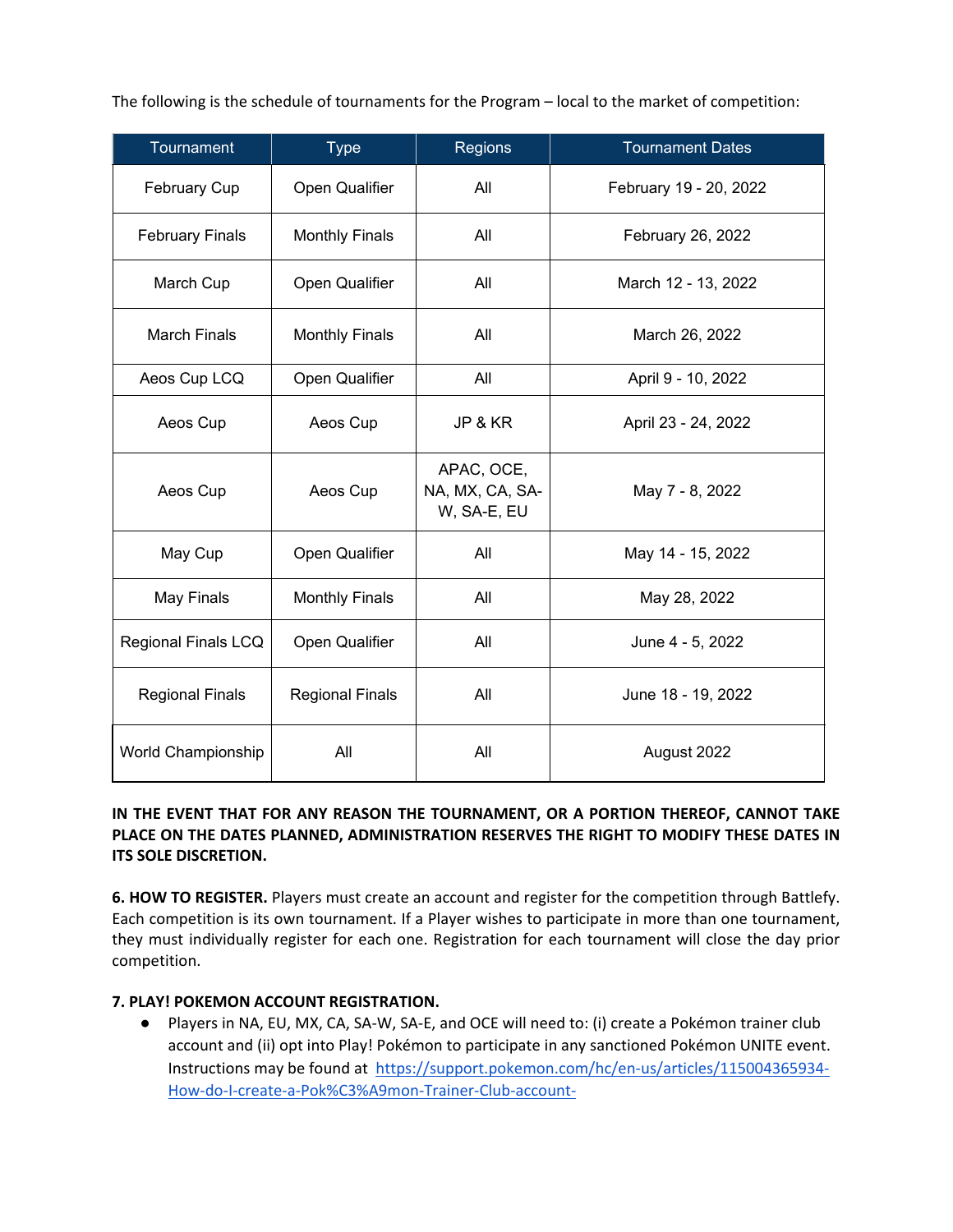- After creating a Pokémon trainer club account and opting into Play! Pokémon, Players will need to generate their Player ID. Instructions may be found at [https://support.pokemon.com/hc/en](https://support.pokemon.com/hc/en-us/articles/360001031234-How-do-I-generate-a-Player-ID-)[us/articles/360001031234-How-do-I-generate-a-Player-ID-](https://support.pokemon.com/hc/en-us/articles/360001031234-How-do-I-generate-a-Player-ID-)
- Players are prohibited from trading, sharing, or otherwise transferring ownership or access to any of their Accounts.

# **8. MATCH PROCESSES.** Matches will be played via the Pokémon UNITE Friendly Match mode.

- Each Match will be a Best-of-3 game series.
- Each Team must check-in during the designated tournament check-in period prior to the start of each Tournament. Failure to check in may result in forfeiture from the event.
- The Team on the top side of the viewable match on the bracket ("Hosting Team") will create the Friendly Match lobby and then share their Lobby ID with their opponents via the Battlefy match chat feature.
- The Hosting Team will start once all Players have joined the lobby.
- The first Team to win two (2) games will win the Match.
- At the conclusion of the Match, both the winning and losing Teams must report the Match results on Battlefy.
- Players are encouraged to take and upload screenshots of their Matches to Battlefy as evidence of their Match outcome in the event of a dispute.
- Each Team will have 5 minutes after a round has started to either initiate or join the Match lobby. Failure to initiate or join a Match within this 5 minute period will result in a match loss. For Broadcast Matches (See Section 13, below), teams must follow timelines provided by Administration, which may be provide for less than 5 minutes to initiate and or join the Match lobby.
- Lobby Setting: Custom Battle

**Disputes:** Match results will be considered final if there are no outstanding disputes raised within the designated window to dispute the results of a game (the "Dispute Window"). The Dispute Window closes at: (a) the start of the following Game within a Match; (b) the start of a subsequent tournament Match from any of the Teams within the respective game or Match; or (c) ten minutes after the conclusion of the Match, whichever occurs first.

The final ruling of the Administration is binding.

**9. CHAMPIONSHIP POINTS.** Throughout the course of the Program, Players will be awarded Championship Points corresponding with their performance in the competitions. These points will be used for seeding and / or qualification for events throughout the Program.

Points will be awarded to the individual Players based upon their Team's performance. Players who change Teams during the Program will maintain their earned Championship Points.

**Seeding:** Except for the February Open Qualifier which will be seeded randomly, all other Open Qualifier tournaments will be seeded by Team's aggregate Championship Point Total.

Please see Section 20 for the Championship Points Schedule.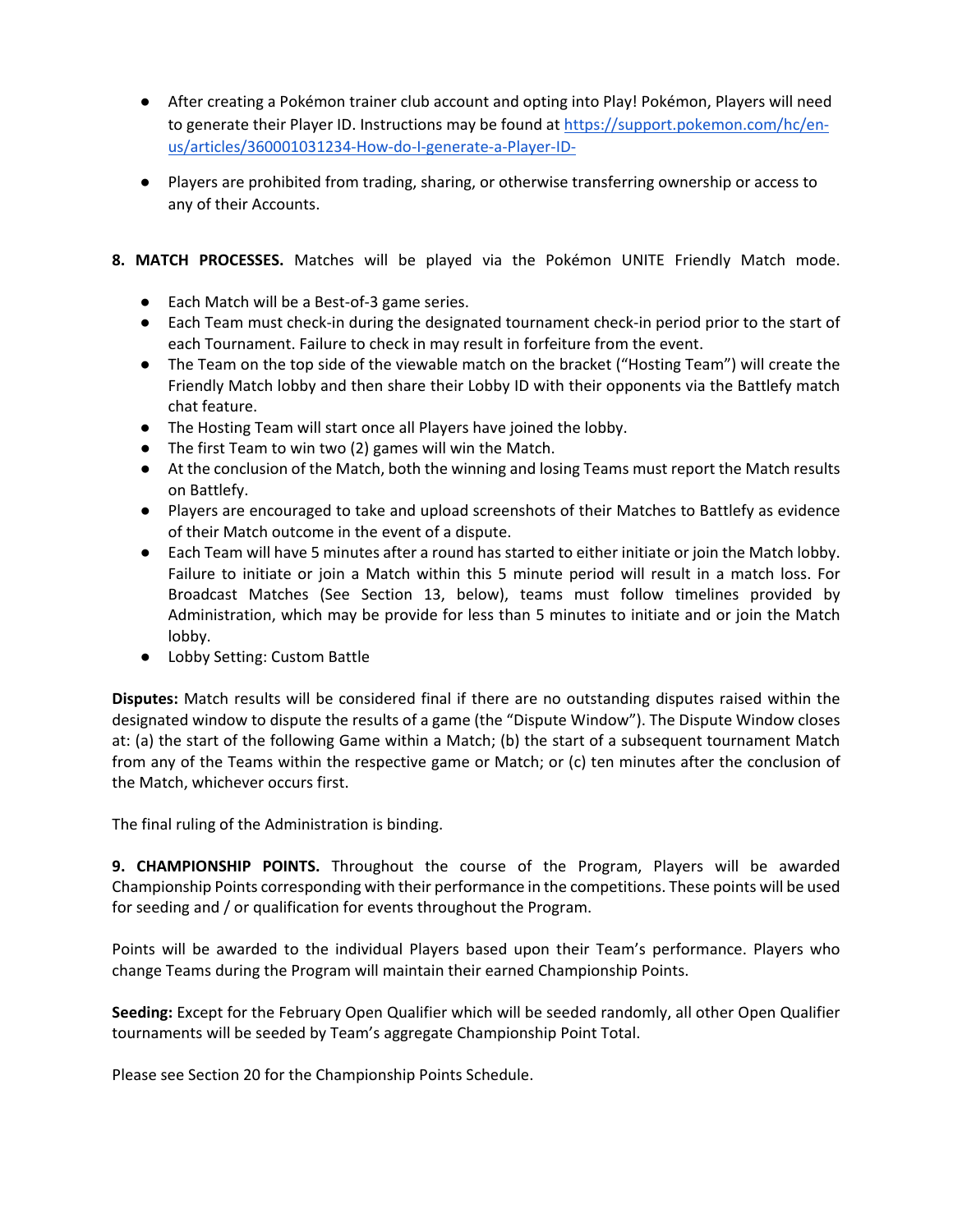#### **10. TEAM QUALIFICATION AND PROGRESSION.**

**Top 4 Teams:** The Teams placing #1 - #4 in the Monthly Finals and Aeos Cup will be awarded advanced placement into the following month's Final tournament without competing within the month's Open Qualifier:

- $\bullet$  February Top 4  $\Rightarrow$  Earn advance placement into March Finals
- $\bullet$  March Top 4  $\Rightarrow$  Earn advance placement into Aeos Cup
- $\bullet$  Aeos Cup Top 4  $\Rightarrow$  Earn advance placement into May Finals
- May Top 4 ⇒ Earn advance placement into Regional Finals

**Replacement Teams:** In the event a Team that has qualified for a tournament is deemed ineligible, chooses not to participate, or for any other reason is unable to compete, the Administration will replace the Team with a Team of Administration's choice.

Administration will make reasonable efforts to confirm a replacement team with the next qualified team available. In this effort, Administration may use Championship Points, prior tournament placement, responsiveness, or other factors in determining the next qualified team. Administration also reserves the right to not replace a team.

### **Qualification, tournament format, and placement awards:**

| <b>Tournament Name</b>         | Qualification                                                                         | <b>Tournament</b><br>Format | <b>Placement Awards</b>                                                                                            |
|--------------------------------|---------------------------------------------------------------------------------------|-----------------------------|--------------------------------------------------------------------------------------------------------------------|
| February Cup                   | Open Entry                                                                            | DE                          | Top 16 Advance to February Finals                                                                                  |
| <b>February Finals</b>         | Top 16 from February Cup                                                              | <b>DE</b>                   | Top 4 Advance to March Finals                                                                                      |
| March Cup                      | <b>Open Entry</b>                                                                     | <b>DE</b>                   | Top 12 Advance to March Finals                                                                                     |
| <b>March Finals</b>            | February Top 4<br>Top 12 from March Cup                                               | DE                          | Top 4 Advance to Aeos Cup                                                                                          |
| Aeos Cup LCQ                   | Open Entry                                                                            | <b>DE</b>                   | Top 12 Advance to Aeos Cup                                                                                         |
| Aeos Cup                       | March Top 4<br>Top 12 from Aeos Cup LCQ                                               | SRR > DE                    | Top 4 Advance to May Finals                                                                                        |
| May Cup                        | <b>Open Entry</b>                                                                     | DE                          | Top 12 Advance to May Finals                                                                                       |
| May Finals                     | Aeos Cup Top 4<br>Top 12 from May Cup                                                 | <b>DE</b>                   | Top 4 Advance to Regional Finals                                                                                   |
| Regional Finals LCQ Open Entry |                                                                                       | DE                          | Top 12 Advance to Regional Finals                                                                                  |
| <b>Regional Finals</b>         | May Top 4<br>8 Teams with most<br>Championship Points prior to<br>Regional Finals LCQ | SRR > DE                    | Teams Advancing to Worlds:<br>Japan - Top 2 Teams<br>Korea - Top 2 Teams<br>APAC - Top 2 Teams<br>EU - Top 2 Teams |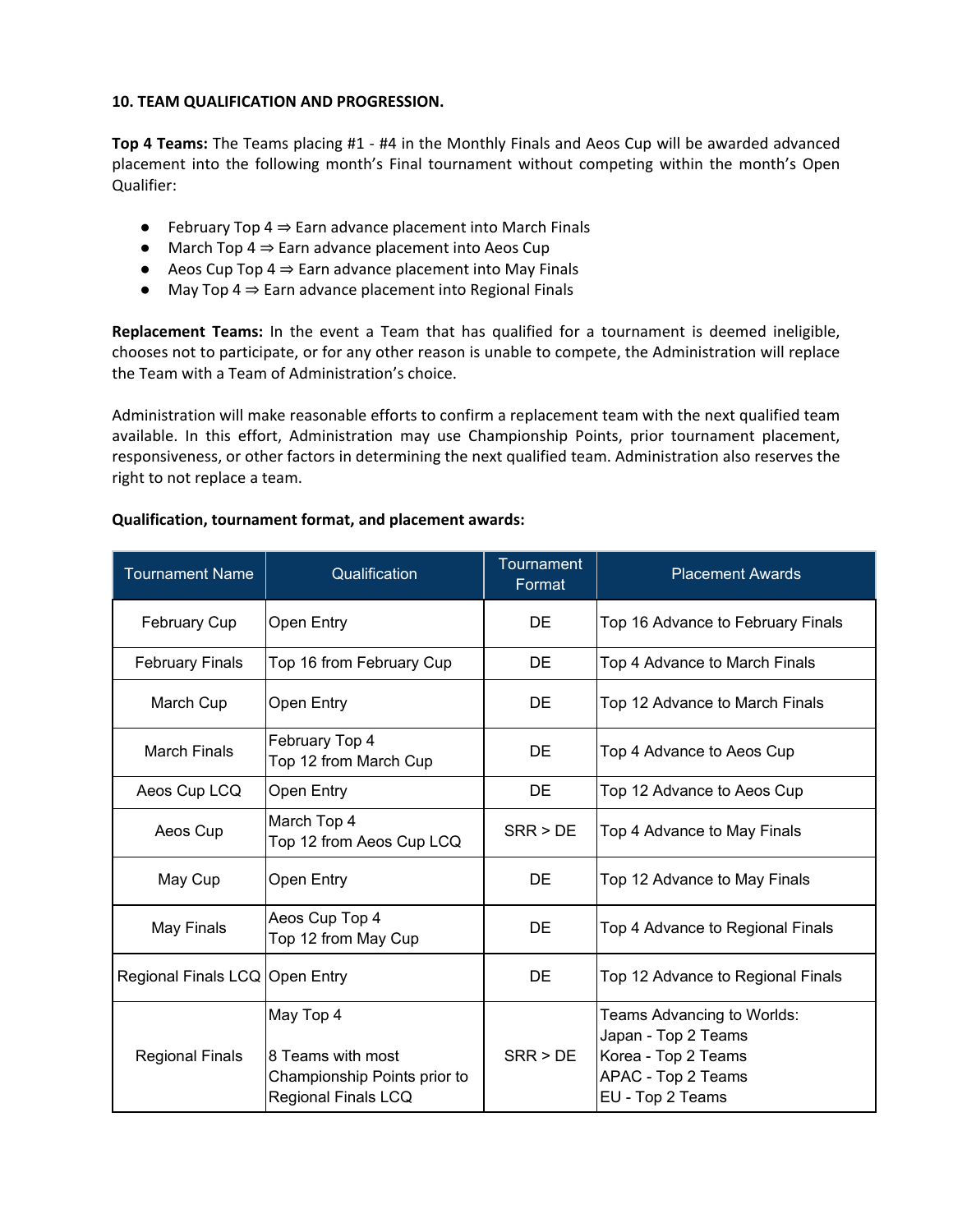|                     | Top 12 from Regional Finals<br> LCQ |                    | NA - Top 2 Teams<br>MX - Top 1 Team<br>CA - Top 1 Team<br>SA-W - Top 1 Team<br>$SA-E - Top 1 Team$<br>OCE - Top 1 Team<br>IN - Top 1 Team |
|---------------------|-------------------------------------|--------------------|-------------------------------------------------------------------------------------------------------------------------------------------|
| <b>World Finals</b> | Top Teams from Regional<br>Finals   | To Be<br>Announced | To Be Announced                                                                                                                           |

# **11. TOURNAMENT RESTRICTIONS.** The following restrictions will apply to all regions:

- Players are only allowed to participate in the region in which they reside.
- Players are only allowed to play matches on one of the Tournament authorized devices: Nintendo Switch, Apple iOS, and Google Android.
- All players on a Team must reside in the same region.
- Administration reserves the right to prohibit the use of newly released characters from competition.
- Player name changes on Discord and Battlefy will not be allowed.
- Players may only be on one Team at any given point in a Tournament
- Championship Points are allocated to the individual Player and not the Team.

**Player's Ineligibility:** If at any time Administration in its sole discretion determines a player is not eligible to participate in the Program, Administration in its sole discretion may eliminate the player from the tournament and forfeit all potential prizing.

**Match Monitoring:** All Pokémon UNITE matches will be monitored by judges ("**Staff**") who will act as Administration's representatives and match referees. Staff match decisions are final and binding and will be made solely in the Staffs' discretion.

**12. TEAM AND ROSTER MANAGEMENT:** Each Team must have a designated leader who will serve as the primary point of contact and have authority over roster changes ("Team Captain"). Teams are permitted to freely change their roster between **monthly** tournaments, subject to the following roster restrictions:

- Teams that place within the top 4 during the Monthly Finals or Aeos Cup ("Top 4") must maintain at least 4 of the 5 players on their Team to remain eligible for the advanced placement into the next tournament. Failure to maintain this may result in forfeiture of the advanced placement.
- Within the same month, teams that advance from the Open Qualifier to the Finals of that month must maintain all 5 of their players on their Team to maintain eligibility for their respective tournament. Failure to maintain this may result in forfeiture of the opportunity to compete in the respective tournament.
- Only eligible players can be used as roster replacements. Players are not eligible to compete for more than one Team for any given monthly series. For example, a Player cannot be a substitute for a Team competing in the March Monthly Finals if that same Player competed in the March Open Qualifier on a different Team.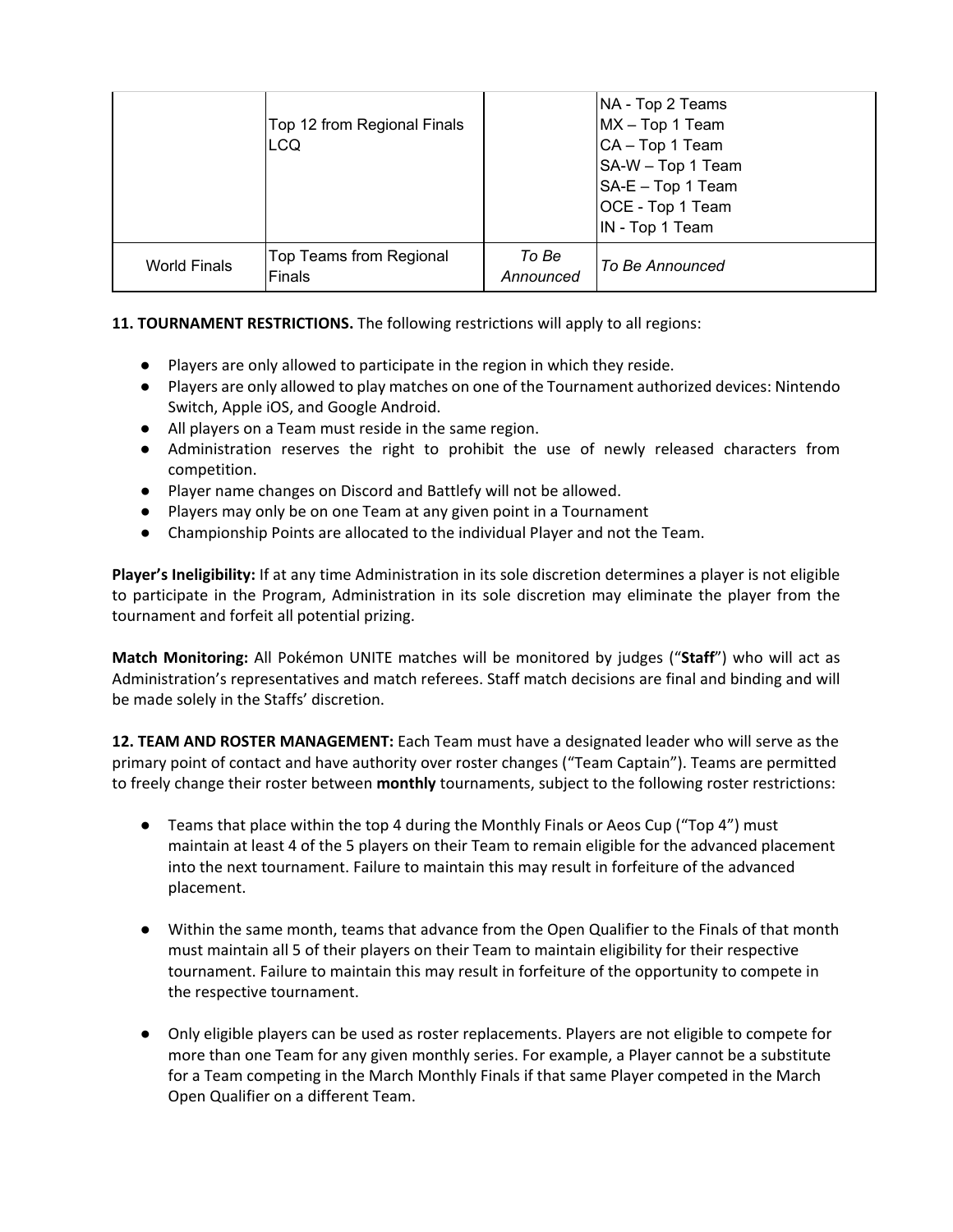- Teams that qualify for the World Championship are not permitted to change their team roster.
- Teams must submit permitted roster change requests t[o pokemonUNITE@ee.gg](mailto:pokemonunite@ee.gg) at least two weeks prior to the applicable competition. Administration, in its sole discretion, reserves the right to approve or not approve roster change requests.

**13. ADDITIONAL PLAYER EXPECTATIONS.** Administration reserves the right to broadcast any Match of the Program. Players cannot refuse broadcasts authorized by Administration. Administration reserves the right to reschedule any Match of the Program to accommodate a specific broadcast time. Players cannot refuse this reschedule. Refusing to allow Administration to broadcast or reschedule any Match may result in penalties, as set forth in more detail in Section 15 below.

Administration may require additional, reasonable actions from Players to help facilitate and execute the broadcast of tournament matches (each a "Broadcast Match"). Players are expected to cooperate with and comply with Administration. These expectations may include, but are not limited to:

- Being online and ready to play up to 30 minutes before the start of the scheduled Match;
- Inviting spectators/observers or other designated accounts into the game lobby;
- Utilizing an Administration-designated communications server for Team communications or other coordination;
- Participation in Technical Rehearsals;
- Participation in Dress Rehearsals;
- Participating in pre-/post-game interviews;
- Staging and starting matches upon designated instruction or timing as indicated by Administration; and,
- Any other reasonable instructions given by the Administration.

**14. TOURNAMENT RULES** Players are required to always comply with all applicable laws. Players must also abide by the highest standards of personal integrity and good sportsmanship and act in a manner consistent with these Official Rules and the best interests of Administration. Players must behave in a professional and sportsmanlike manner in their interactions with other players and Administration and avoid behavior that detracts from the Tournament gameplay in any way.

Players may not use obscene or offensive gestures or profanity in their Account name, username, in-game name, screen names, email address, Tournament chats/communications, filmed match play, or other public-facing communications of any kind. Administration has sole discretion to determine if content is obscene or offensive. This rule applies to English and all other languages and includes abbreviations and/or obscure references.

Players are expected to settle their differences in a respectful manner and without resorting to violence, threats, or intimidation (physical or non-physical). Violence is never permitted at any time or place, or against any person including other players, fans, Staff and other officials or Administration representatives.

**Sportsmanship:** Participants of the Program will be held to a high standard of behavior, communication, and action that apply to in-game communications, Discord, Battlefy, any other official communication platform used for the Program, and all social media platforms. Participants are expected to represent the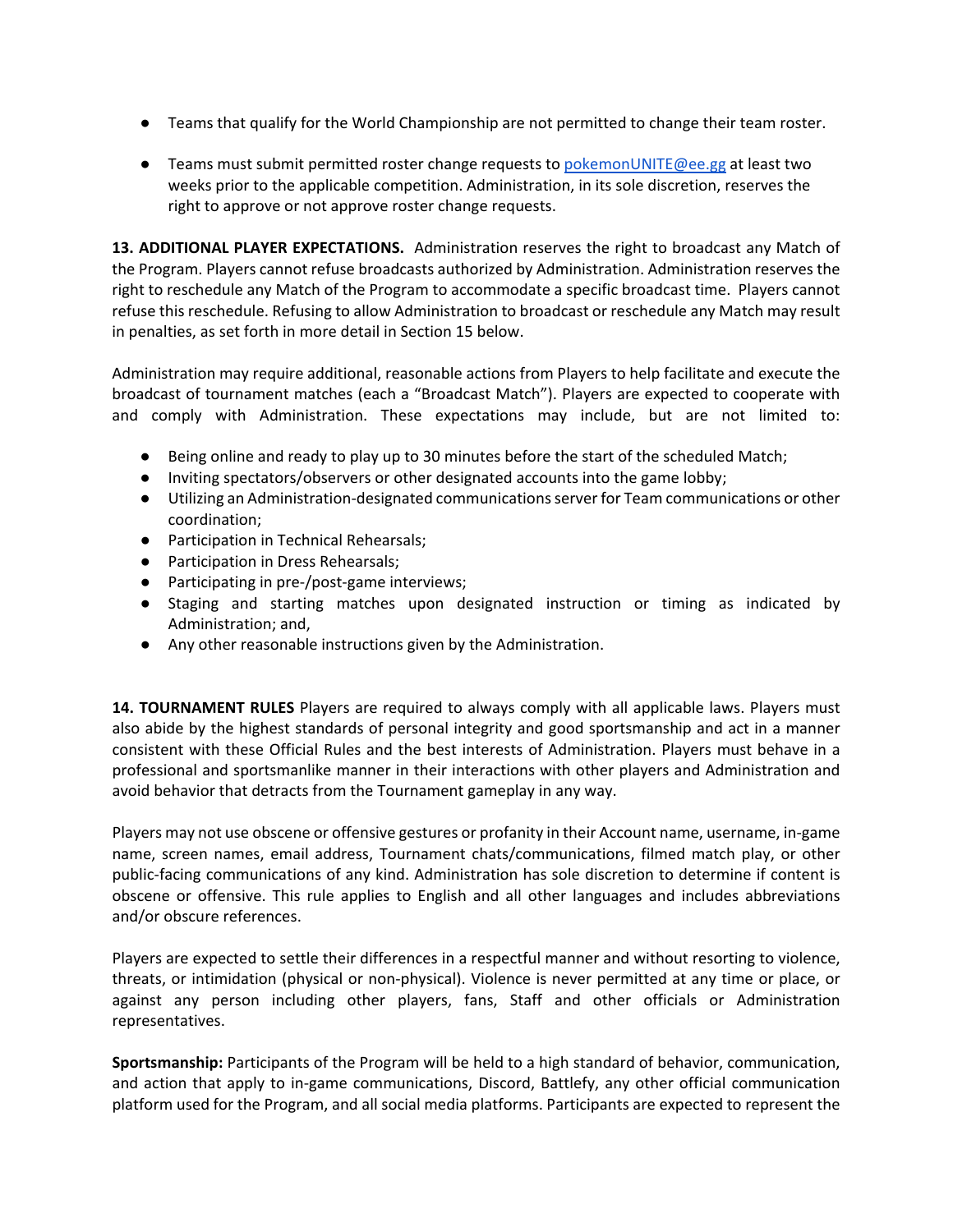Program in a professional and courteous manner and are strictly prohibited from engaging in communication or actions that could be considered vulgar, toxic, antagonistic, inflammatory, distracting, threatening or generally misrepresent the Administration in relation to the Program at any time.

**Tournament Software**: Any intentional use, or attempted use, by a player of any bugs or exploits in any Tournament-related software including without limitation, the Pokémon UNITE video game, the Battlefy bracket platform and the Discord chat platform, is strictly prohibited and could result in disqualification of the player by the Administration.

**Cheating and Tournament Integrity:** Players must compete to the best of their skill and ability at all times. Any form of cheating by a player will not be tolerated and could result in disqualification. Players are prohibited from influencing or manipulating any Tournament match.

**No Harassment**: Administration is committed to providing a competitive environment that is free of harassment and discrimination. In furtherance of this commitment, players are prohibited from engaging in any form of harassment or discrimination (either in-Tournament or outside the Tournament), including without limitation that which is based on race, color, religion, gender, national origin, age, disability, sexual orientation, gender identity, or any other class or characteristic.

**Non-Disparagement**: Players have the right to express their opinions in a professional and sportsmanlike manner; provided, however, that players may not make public statements that call into question the integrity or competence of other players, Administration, or their respective agents, affiliates, subsidiaries, representatives, or service providers. Players may not at any time make, post, publish or communicate to any person or entity or in any public forum any false, defamatory, libelous, or slanderous remarks, comments or statements concerning Administration, Hosts, or any of their respective agents, affiliates, subsidiaries, representatives or service providers, other players, the Tournament, or any other product or service of Administration or its agents, affiliates, subsidiaries, or representatives. In addition, players may not encourage members of the public to engage in activities that are prohibited by this section. This section does not, in any way, restrict or impede a player from complying with any applicable law or a valid order of a court of competent jurisdiction or an authorized government agency, provided that such compliance does not exceed that required by the law or order.

**Betting and Gambling:** Any form of betting or gambling on any tournament within the Program is prohibited. Players are also prohibited from offering inside information, influence, or in any way participate in betting or gambling through direct or indirect participation.

**Confidentiality:** The Administration may at times share sensitive or confidential information with Participants. The sharing or distribution of confidential information or material given to Participants by the Administration, either intentionally or unintentionally, is strictly prohibited. Confidential information may include but is not limited to information or material not yet released to the general public, a reasonable person knows or reasonably should understand to be confidential, or information or material designated as confidential by the Administration.

**Illegal and/or Detrimental Conduct**: A player may not engage in any activity or practice which (i) brings him or her into public disrepute, scandal or ridicule, or shocks or offends a portion or group of the public, or derogates from his or her public image, or (ii) is, or could reasonably be expected to be, detrimental to the image or reputation of, or result in public criticism of or reflect badly on, Administration, Hosts, or any of their respective agents, affiliates, subsidiaries, representatives or service providers, other players, the Tournament or any other product or service of Administration or its agents, affiliates, subsidiaries, or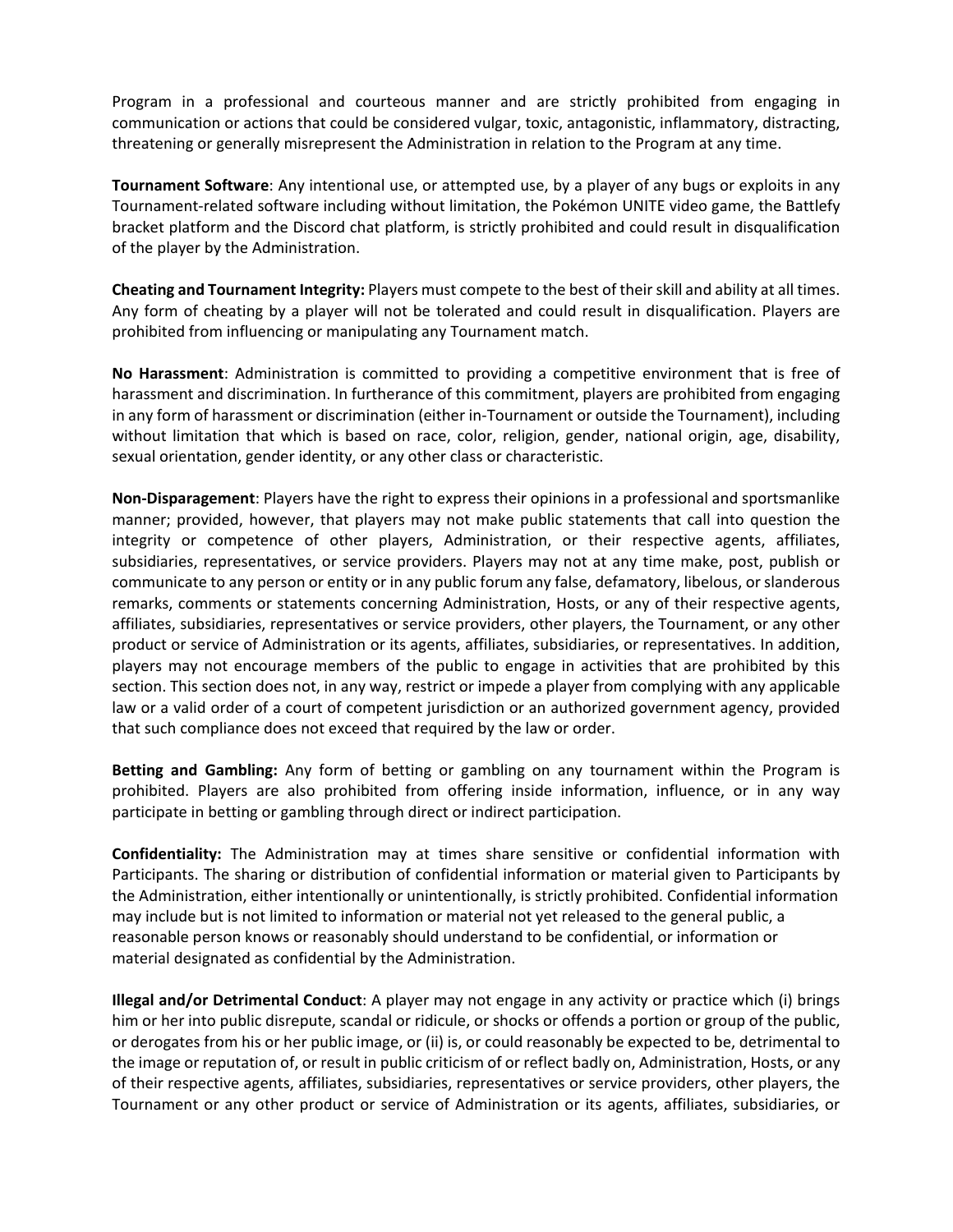representatives. For the avoidance of doubt, player affiliation with individuals, entities or brands that are detrimental to the image or reputation of Administration, Hosts, or their respective agents, affiliates, subsidiaries, representatives or service providers, other players, the Tournament or any other product or service of Administration or its agents, affiliates, subsidiaries or representatives, as determined by Administration in its sole discretion, will be deemed as a violation of this provision and these Official Rules. A non-exhaustive list of such types of misconduct are as follows:

- Actual or threatened violence toward a person, including domestic violence, partner violence, dating violence and child abuse;
- Sexual assault and other types of sexual offenses;
- Conduct that poses a danger to the safety of another person;
- Animal cruelty;
- Theft and other property crimes; and
- Crimes involving dishonesty.

Each player acknowledges that Administration may have an obligation under applicable law to report illegal activities to local law enforcement authorities or respond to formal inquiries from law enforcement or judicial authorities in jurisdictions where suspected violations of law have taken place.

# **IN THE EVENT THAT ANY PLAYER IS SUSPECTED OF VIOLATING ANY OF THE ABOVE TOURNAMENT RULES, ADMINISTRATION MAY, IN ITS SOLE DISCRETION, DISQUALIFY SUCH PLAYER AT ANY TIME DURING THE TOURNAMENT AND/OR REQUIRE THE RETURN OF ANY PRIZE WON.**

**15. Penalties** the Administration reserves the right to consider or enforce penalties on a case by case basis. The Administration will consider the totality of the infraction, including the severity, circumstances, history, consequences/impact, or other relevant factor of the infraction to make a decision or enforce a penalty in the best interest of the integrity of the Program.

The Administration reserves the right to enforce any of the following penalties against Participants and / or Teams found to be in violation of these Official Rules:

- Forfeiture of Game:
- Forfeiture of Match;
- Removal of Player or Team from Tournament (Disqualification);
- Forfeiture of prizing;
- Forfeiture of Championship Points;
- Partial or full removal of Championship Points; and,
- A ban from participation in the Program.

**16. BROADCAST SUBMISSION REQUIREMENTS:** Administration may require players to submit photographs and/or record and submit audio/video to Administration (each a "**Submission**"). Administration may, in its sole discretion, compile players' Submissions and broadcast or otherwise publicly display Submissions as part of Administration's coverage and publicity of the Tournament for a potential broadcast of general Tournament coverage by Administration. Administration may also prohibit players from live-streaming their matches and may require players to keep their match results confidential until publicly broadcast by Administration. All Submissions:

• MUST NOT contain material which is (or promote activities which are) in Administration's sole discretion, hateful, slanderous, libelous, tortious, sexually explicit, obscene, pornographic, inappropriate, violent, self-mutilating (e.g., relating to murder, the sales of weapons, cruelty, abuse, etc.), discriminatory (based on race, color, religion, gender, national origin, age,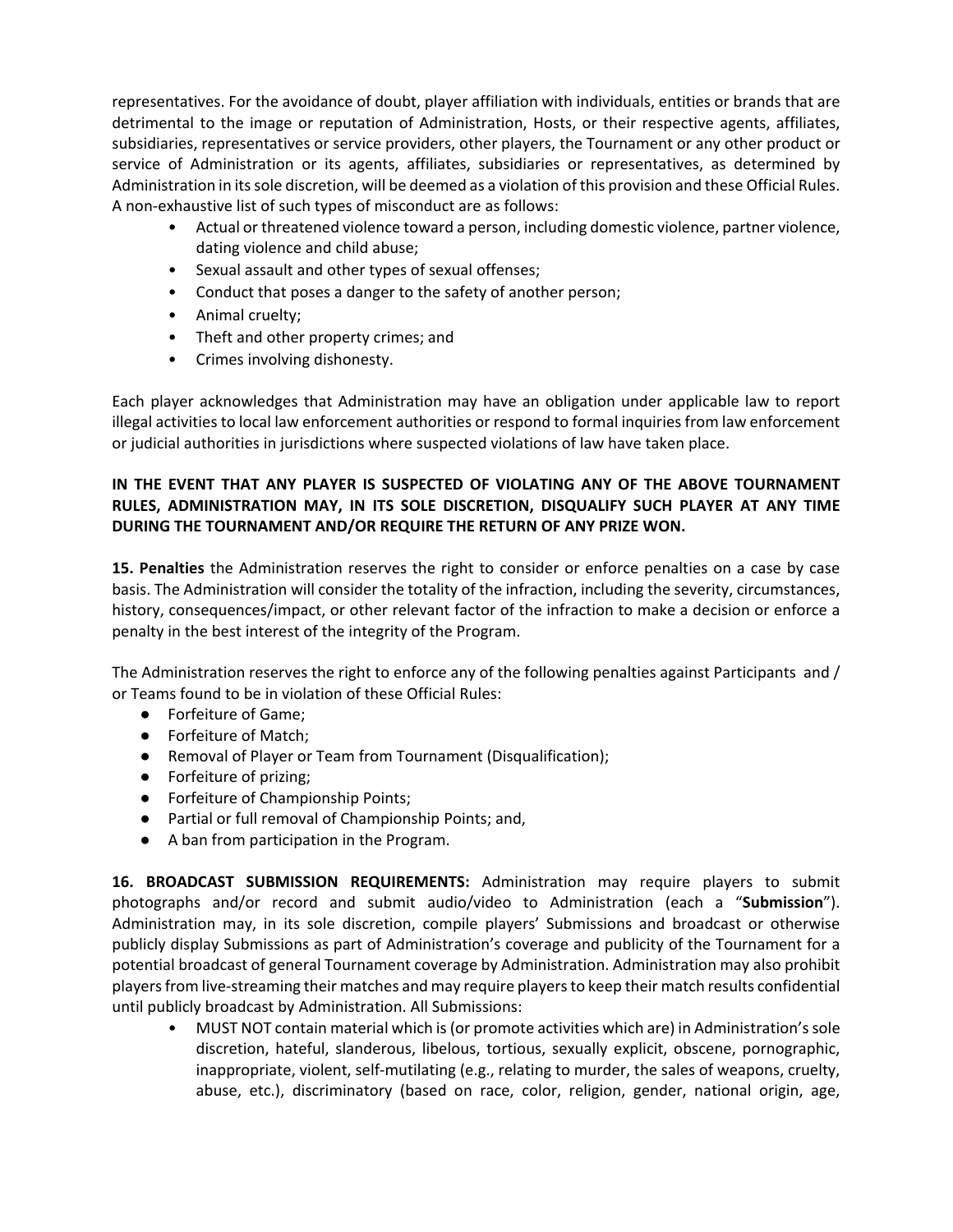disability, sexual orientation, gender identity, or any other class or characteristic), illegal (e.g., underage drinking, substance abuse, computer hacking, etc.), offensive, threatening, profane, or harassing; or contain material that is threatening to any person, place, business, group or world peace; or contain words or symbols that are widely considered offensive to individuals of a certain race, ethnicity, religion, sexual orientation, gender identity or expression, or socioeconomic group; or contain images, words or text portraying nudity, acts of violence, or acts that are or appear to be unlawful or dangerous or in violation of, or contrary to the laws or regulations in any jurisdiction where the Submission is created;

- MUST NOT contain material that violates or infringes another's rights, including but not limited to material that violates privacy, publicity, or intellectual property rights, or that constitutes copyright infringement. Without limiting the foregoing, Submissions must not include third-party trademarks, logos, insignia, location signage, photographs, artwork, or sculptures, except those of Administration.
- MUST NOT include mention or performance of any copyrighted media production including but not limited to books, articles, photographs, artwork, music, etc., or identifying descriptions of any media property other than those of Administration. Submissions must not include commercial music.

### **IN THE EVENT THAT ANY PLAYER IS SUSPECTED OF VIOLATING ANY OF THE ABOVE BROADCAST SUBMISSION REQUIREMENTS, ADMINISTRATION MAY, IN ITS SOLE DISCRETION, DISQUALIFY SUCH PLAYER AT ANY TIME DURING THE TOURNAMENT AND/OR REQUIRE THE RETURN OF ANY PRIZE WON.**

**17. INTELLECTUAL PROPERTY LICENSE AND ASSIGNMENT:** By submitting a Submission, you agree that such Submission, including all rights embodied therein, are deemed to be non-confidential and nonproprietary and Administration shall have no obligation of any kind with respect to such Submission. Administration shall be free to edit, exploit, modify, publish, reproduce, use, disclose, disseminate and distribute the Submission to others without limitation in any and all media now known or not currently known, throughout the world in perpetuity for any purpose without compensation, permission or notification to you or any third-party. You hereby grant to Administration and its legal representatives, successors and assigns, an irrevocable and worldwide license to use in perpetuity the Submission in any form or format and to modify the same, and acknowledge and agree that if Administration does use the Submission you shall not be entitled to any credit, consideration, notice or payments of any kind. You waive any moral rights you may have to the Submission, and agree that if Administration elects to use the Submission for any purpose, all rights under copyright or other intellectual property rights which may result from that relating to your Submission or from use of the same by Administration shall be the sole property of Administration. You further agree that if Administration elects to use your Submission, you (or your parent/legal guardian if you are a minor) will execute any documents requested by Administration regarding this assignment. IF ANY USE BY ADMINISTRATION OF THE SUBMISSION CAUSES IT TO BE LIABLE TO ANY THIRD-PARTY, YOU AGREE TO INDEMNIFY ADMINISTRATION AND ITS AGENTS, EMPLOYEES, AFFILIATES, SUBSIDIARIES, REPRESENTATIVES AND ALL RELATED PARTIES FROM AND AGAINST ANY AND ALL DAMAGES, COSTS, JUDGMENTS AND EXPENSES (INCLUDING REASONABLE ATTORNEY FEES) WHICH IT INCURS AS A RESULT OF ITS USE OF THE SUBMISSION.

**18. PUBLICITY RELEASE:** Except where prohibited by law, by participating in the Tournament, you grant to Administration, Hosts, and their respective agents, affiliates, subsidiaries, representatives or service providers (which grant will be confirmed in writing on Administration's request), the right and permission to print, publish, broadcast, and use, worldwide in any media now known or hereafter developed, including but not limited to the World Wide Web, at any time or times, your name, Account username, portrait, picture, avatar, voice, likeness, social media handle(s), opinions and biographical information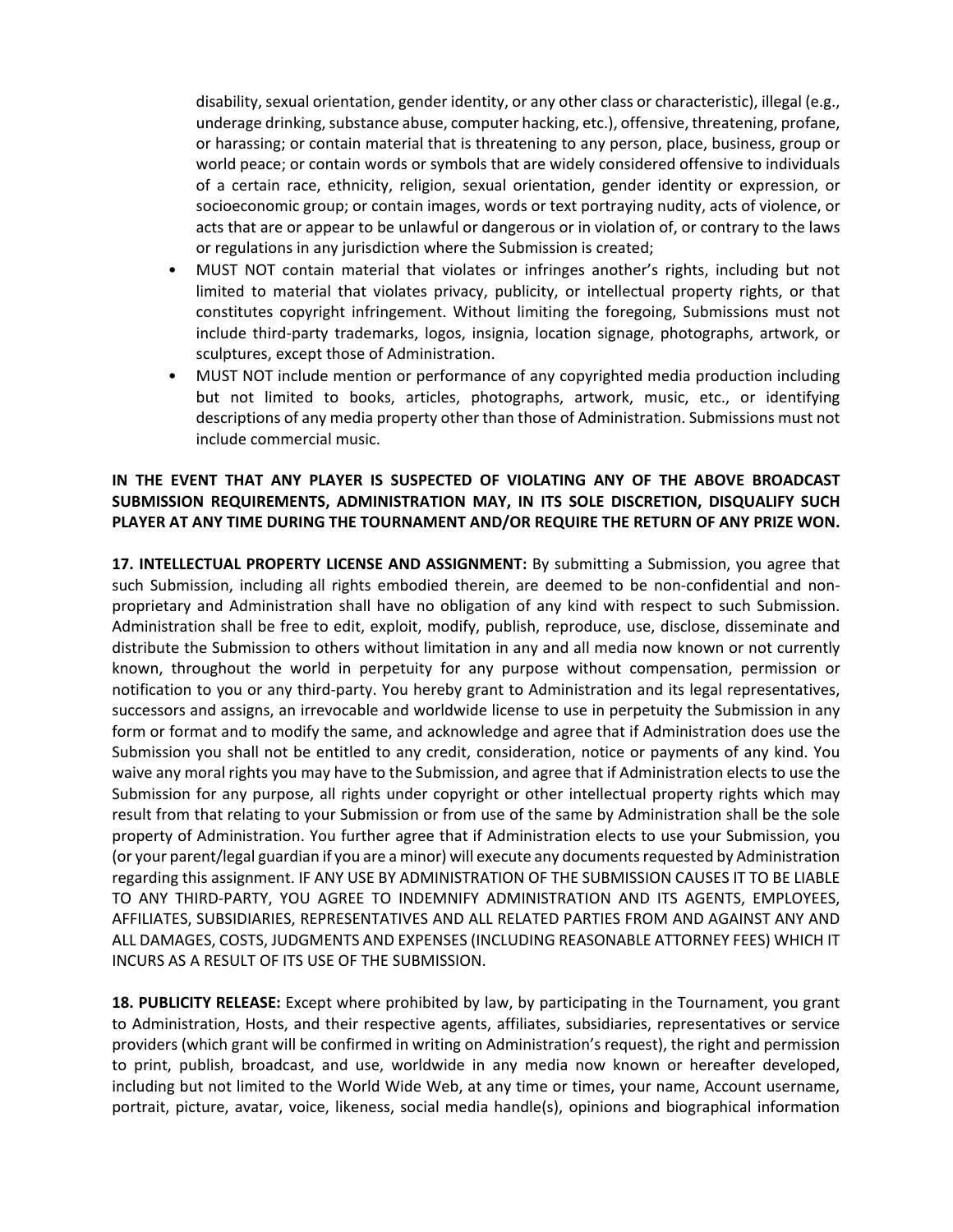(including but not limited to hometown and state/country) for advertising, trade, and promotional purposes without additional consideration, compensation, permission, or notification.

**19. LIMIT.** ONE (1) ENTRY PER PERSON (REGARDLESS OF THE NUMBER OF EMAIL ADDRESSES OR REGISTERED MEMBER ACCOUNTS), or PER EMAIL ADDRESS (REGARDLESS OF WHETHER MORE THAN ONE PERSON USES THE SAME EMAIL ADDRESS). Only entries received online in accordance with these Official Rules will be accepted. No other forms of entry - fax, mail, email, phone or other - will be accepted. Entry materials/data that have been tampered with or altered are void.

# **20. PRIZES/WINNER SELECTION/APPROXIMATE RETAIL VALUE.**

**In-Game Digital Rewards for the Tournament:** Participating Players may earn in-game digital rewards for their participation or placement throughout the Program. Digital Rewards have no real-world value and cannot be redeemed for cash.

**Championship Points:** Each player will earn Championship Points based on their Team's final placement at the end of each Tournament (except India) as follows:

| <b>February Cup (Per Region)</b> |                            |                         |                            |  |  |
|----------------------------------|----------------------------|-------------------------|----------------------------|--|--|
| <b>Placement</b>                 | <b>Championship Points</b> | <b>Placement (cont)</b> | <b>Championship Points</b> |  |  |
| $1 - 16$                         | see Monthly Finals         | $129 - 192*$            | 10                         |  |  |
| $17 - 24$                        | 38                         | $193 - 256*$            | 8                          |  |  |
| $25 - 32$                        | 30                         | $257 - 384*$            | 6                          |  |  |
| $33 - 48$                        | 24                         | $385 - 512**$           | 5                          |  |  |
| $49 - 64$                        | 19                         | $513 - 768$ **          | 4                          |  |  |
| $65 - 96$                        | 15                         | 769 - 1,024**           | 3                          |  |  |
| $97 - 128$                       | 12                         |                         |                            |  |  |

*\* Championship Point awards not applicable to OCE Region*

*\*\* Championship Point awards not applicable to OCE, APAC, NA, MX, CA, SA-W, SA-E, and EU Regions*

| <b>March &amp; May Cup (Per Region)</b> |                            |  |                         |                            |
|-----------------------------------------|----------------------------|--|-------------------------|----------------------------|
| <b>Placement</b>                        | <b>Championship Points</b> |  | <b>Placement (cont)</b> | <b>Championship Points</b> |
| $1 - 12$                                | see Monthly Finals         |  | $97 - 128$              | 12                         |
| $13 - 16$                               | 47                         |  | 129 - 192*              | 10                         |
| $17 - 24$                               | 38                         |  | $193 - 256*$            | 8                          |
| $25 - 32$                               | 30                         |  | $257 - 384*$            | 6                          |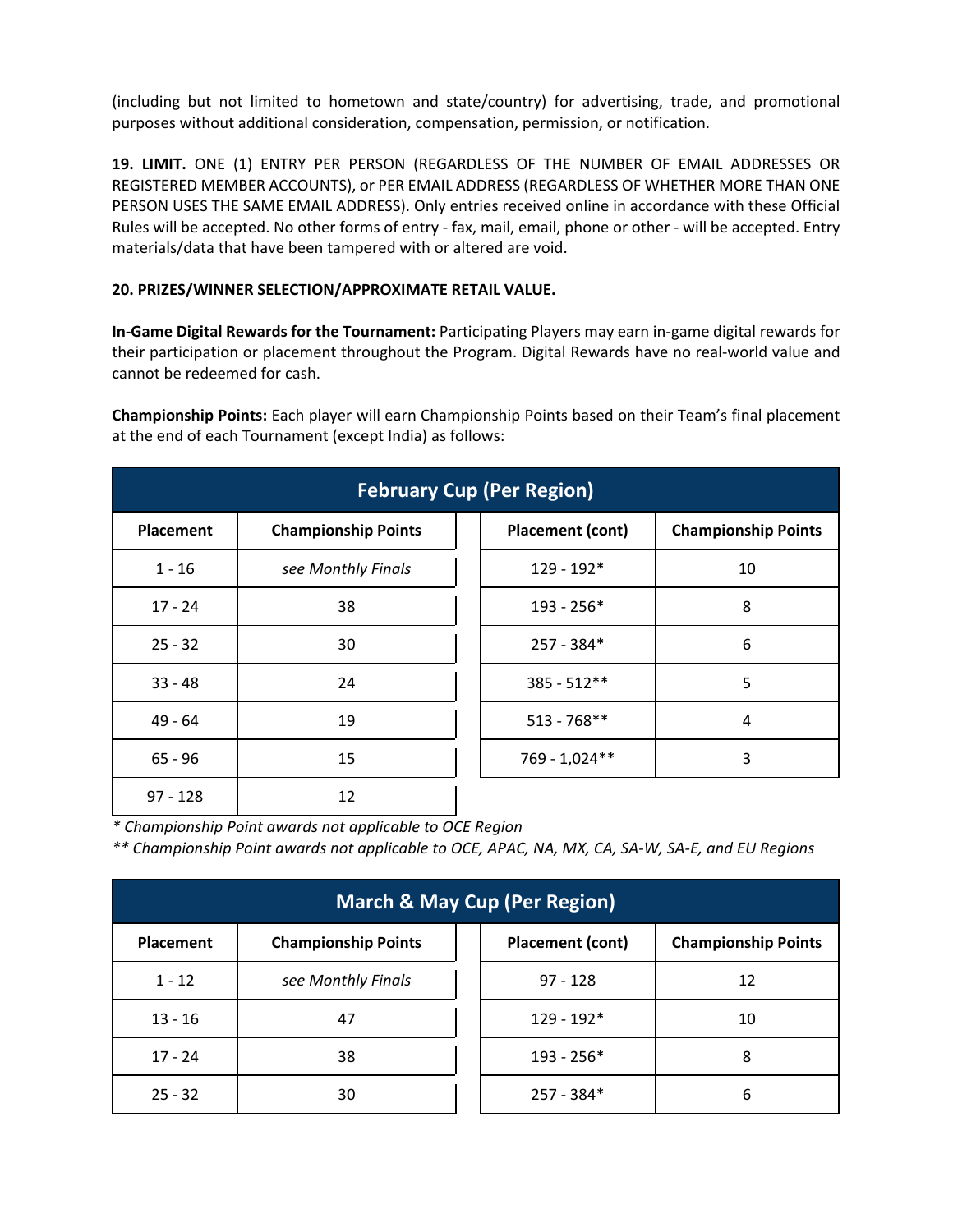| $33 - 48$ | 24 | $385 - 512**$  |  |
|-----------|----|----------------|--|
| 49 - 64   | 19 | $513 - 768$ ** |  |
| $65 - 96$ | 15 | 769 - 1,024**  |  |

*\* Championship Point awards not applicable to OCE Region*

*\*\* Championship Point awards not applicable to OCE, APAC, NA, MX, CA, SA-W, SA-E, and EU Regions*

| <b>February, March, and May Finals (Per Region)</b> |                            |                  |                            |  |
|-----------------------------------------------------|----------------------------|------------------|----------------------------|--|
| Placement                                           | <b>Championship Points</b> | Placement (cont) | <b>Championship Points</b> |  |
| 1                                                   | 300                        | $5 - 6$          | 123                        |  |
| າ                                                   | 240                        | $7 - 8$          | 98                         |  |
| 3                                                   | 192                        | $9 - 12$         | 79                         |  |
| 4                                                   | 154                        | $13 - 16$        | 63                         |  |

| Aeos Cup LCQ & Regional Finals LCQ (Per Region) |                            |  |                  |                            |  |
|-------------------------------------------------|----------------------------|--|------------------|----------------------------|--|
| <b>Placement</b>                                | <b>Championship Points</b> |  | Placement (cont) | <b>Championship Points</b> |  |
| $1 - 12$                                        | see Aeos Cup               |  | $97 - 128$       | 17                         |  |
| $13 - 16$                                       | 63                         |  | $129 - 192*$     | 13                         |  |
| $17 - 24$                                       | 50                         |  | $193 - 256*$     | 11                         |  |
| $25 - 32$                                       | 40                         |  | $257 - 384*$     | 8                          |  |
| $33 - 48$                                       | 32                         |  | $385 - 512**$    | 7                          |  |
| $49 - 64$                                       | 26                         |  | $513 - 768$ **   | 5                          |  |
| $65 - 96$                                       | 21                         |  | 769 - 1,024**    | 4                          |  |

*\* Championship Point awards not applicable to OCE Region*

*\*\* Championship Point awards not applicable to OCE, APAC, NA, MX, CA, SA-W, SA-E, and EU Regions*

| <b>Aeos Cup (Per Region)</b> |                            |  |                         |                            |  |
|------------------------------|----------------------------|--|-------------------------|----------------------------|--|
| <b>Placement</b>             | <b>Championship Points</b> |  | <b>Placement (cont)</b> | <b>Championship Points</b> |  |
|                              | 500                        |  | $5 - 6$                 | 205                        |  |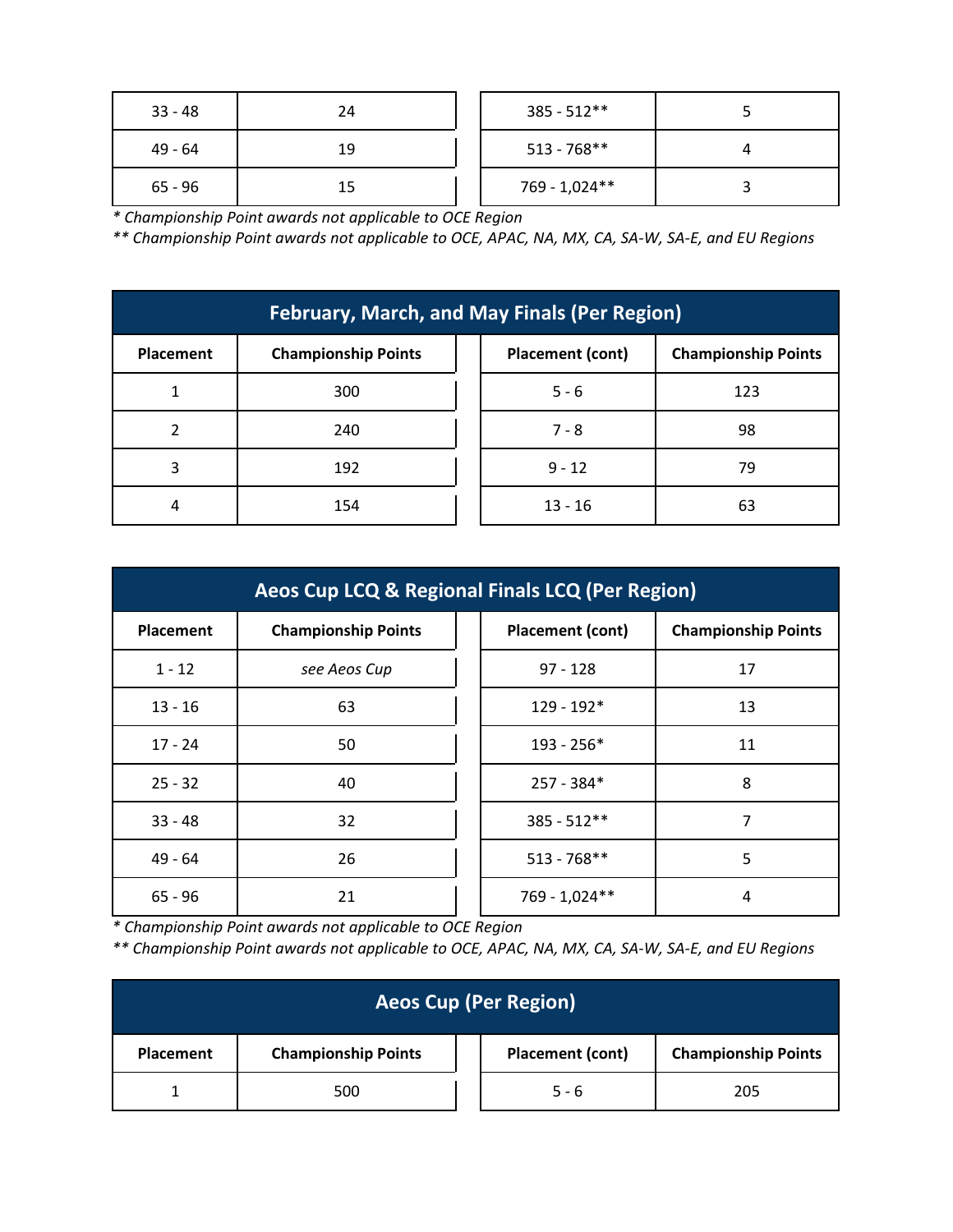|   | 400 | $7 - 8$   | 164 |
|---|-----|-----------|-----|
| ں | 320 | $9 - 12$  | 131 |
| 4 | 256 | $13 - 16$ | 105 |

| <b>Regional Finals (Per Region)</b> |                            |  |                         |                            |  |
|-------------------------------------|----------------------------|--|-------------------------|----------------------------|--|
| Placement                           | <b>Championship Points</b> |  | <b>Placement (cont)</b> | <b>Championship Points</b> |  |
| $\mathbf{1}$                        | 500                        |  | $7 - 8$                 | 164                        |  |
| $\overline{2}$                      | 400                        |  | $9 - 12$                | 131                        |  |
| $\overline{3}$                      | 320                        |  | $13 - 16$               | 105                        |  |
| 4                                   | 256                        |  | $17 - 24$               | 84                         |  |
| $5 - 6$                             | 205                        |  |                         |                            |  |

**Monetary Prizes**: Eligible winners will be awarded a cash value as indicated by the chart below. All prizes are paid in US dollars. Prize money is only allocated to the top teams in the Aeos Cup, Regional Finals and World Championship. Prizes will be paid to individuals on the Team as indicated in the Individual Allocation column. The prize breakdown is as follows:

| <b>Aeos Cup (Per Region)</b> |                         |                              |  |  |
|------------------------------|-------------------------|------------------------------|--|--|
| Rank                         | <b>Total Allocation</b> | <b>Individual Allocation</b> |  |  |
| $\mathbf{1}$                 | \$10,000.00             | \$2,000.00                   |  |  |
| $\overline{2}$               | \$5,000.00              | \$1,000.00                   |  |  |
| 3                            | \$4,000.00              | \$800.00                     |  |  |
| 4                            | \$2,000.00              | \$400.00                     |  |  |
| 5                            | \$1,250.00              | \$250.00                     |  |  |
| 5                            | \$1,250.00              | \$250.00                     |  |  |
| 7                            | \$750.00                | \$150.00                     |  |  |
| 7                            | \$750.00                | \$150.00                     |  |  |
| <b>Total</b>                 | \$25,000.00             |                              |  |  |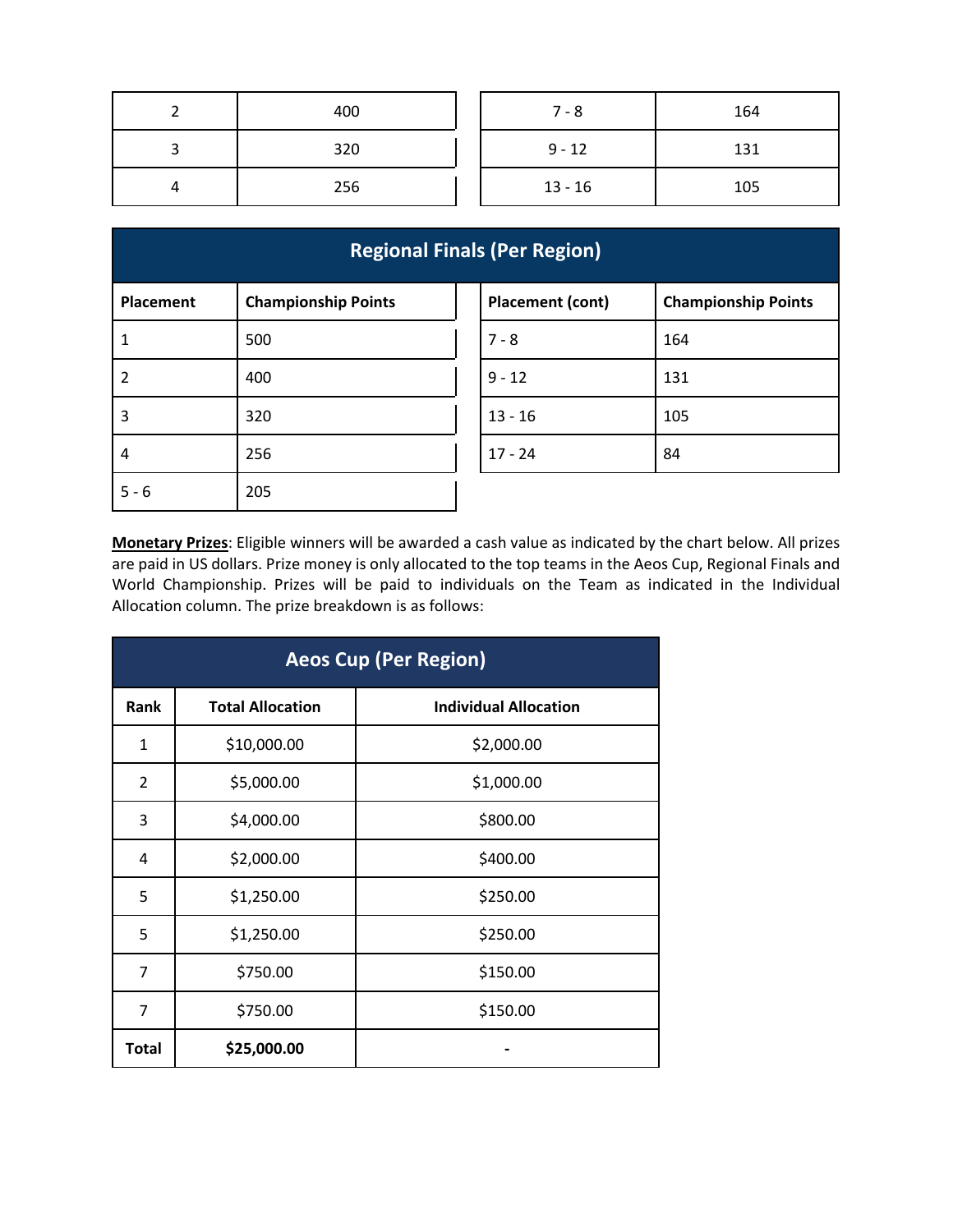| <b>Regional Finals (Per Region)</b> |                         |                              |
|-------------------------------------|-------------------------|------------------------------|
| Rank                                | <b>Total Allocation</b> | <b>Individual Allocation</b> |
| $\mathbf{1}$                        | \$20,000.00             | \$4,000.00                   |
| $\overline{2}$                      | \$10,000.00             | \$2,000.00                   |
| 3                                   | \$8,000.00              | \$1,600.00                   |
| 4                                   | \$4,000.00              | \$800.00                     |
| 5                                   | \$2,500.00              | \$500.00                     |
| 5                                   | \$2,500.00              | \$500.00                     |
| 7                                   | \$1,500.00              | \$300.00                     |
| 7                                   | \$1,500.00              | \$300.00                     |
| <b>Total</b>                        | \$50,000.00             |                              |

**Travel Awards:** Players on the 16 teams that qualify for a spot at the World Championship (see Section 10 for details) will also receive a Travel Award to attend the event. The approximate retail value ("ARV") of each Travel Award is not to exceed five thousand U.S. dollars (\$5,000.00 USD).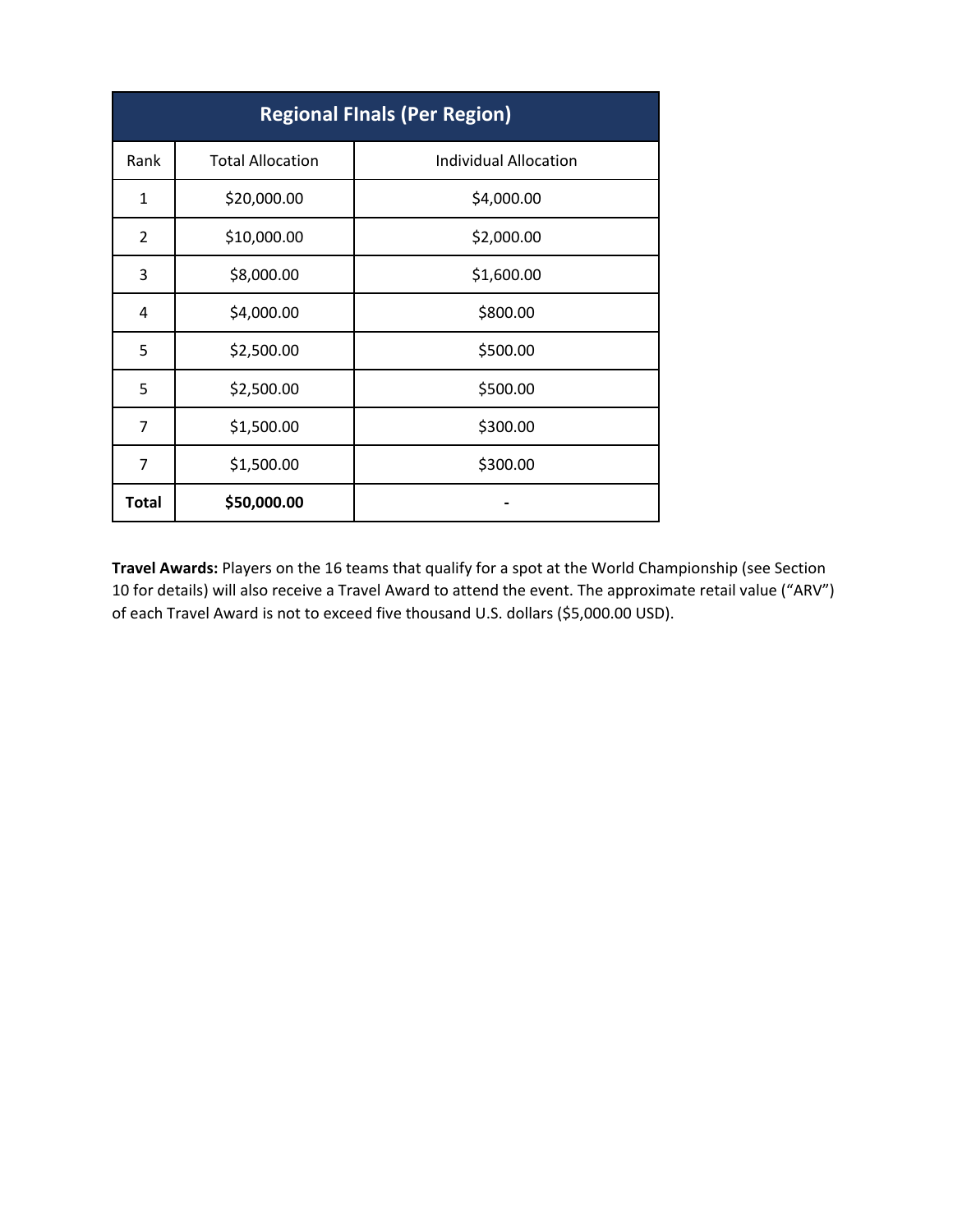| <b>World Championship</b> |                         |                              |
|---------------------------|-------------------------|------------------------------|
| Rank                      | <b>Total Allocation</b> | <b>Individual Allocation</b> |
| 1                         | \$100,000.00            | \$20,000.00                  |
| $\overline{2}$            | \$75,000.00             | \$15,000.00                  |
| 3                         | \$65,000.00             | \$13,000.00                  |
| 4                         | \$60,000.00             | \$12,000.00                  |
| 5                         | \$45,000.00             | \$9,000.00                   |
| 5                         | \$45,000.00             | \$9,000.00                   |
| $\overline{7}$            | \$25,000.00             | \$5,000.00                   |
| 7                         | \$25,000.00             | \$5,000.00                   |
| 9                         | \$10,000.00             | \$2,000.00                   |
| 9                         | \$10,000.00             | \$2,000.00                   |
| 9                         | \$10,000.00             | \$2,000.00                   |
| 9                         | \$10,000.00             | \$2,000.00                   |
| 13                        | \$5,000.00              | \$1,000.00                   |
| 13                        | \$5,000.00              | \$1,000.00                   |
| 13                        | \$5,000.00              | \$1,000.00                   |
| 13                        | \$5,000.00              | \$1,000.00                   |
| <b>Total</b>              | \$500,000.00            |                              |

The total of all prizes to be awarded is not to exceed One Million Seven Hundred Thousand U.S. dollars (\$1,700,000.00 USD).

Prize Restrictions: Limit one (1) prize per person per event. Any and all applicable federal, state, and local taxes and all fees and expenses related to acceptance and use of prize not specifically stated herein are the responsibility solely of the winner. Prize cannot be substituted, assigned or transferred; however, Administration reserves the right to make equivalent prize substitutions at its sole discretion with one of comparable or greater value. Administration will not replace any lost or stolen prizes or components of a prize. Prize cannot be used in conjunction with any other promotion or offer. Only the number of prizes stated in these Official Rules is available to be won in the Tournament.

Except where legally prohibited, each potential winner will be required to complete and return (or have their parent/legal guardian complete if potential winner is a minor in his or her place of residence), within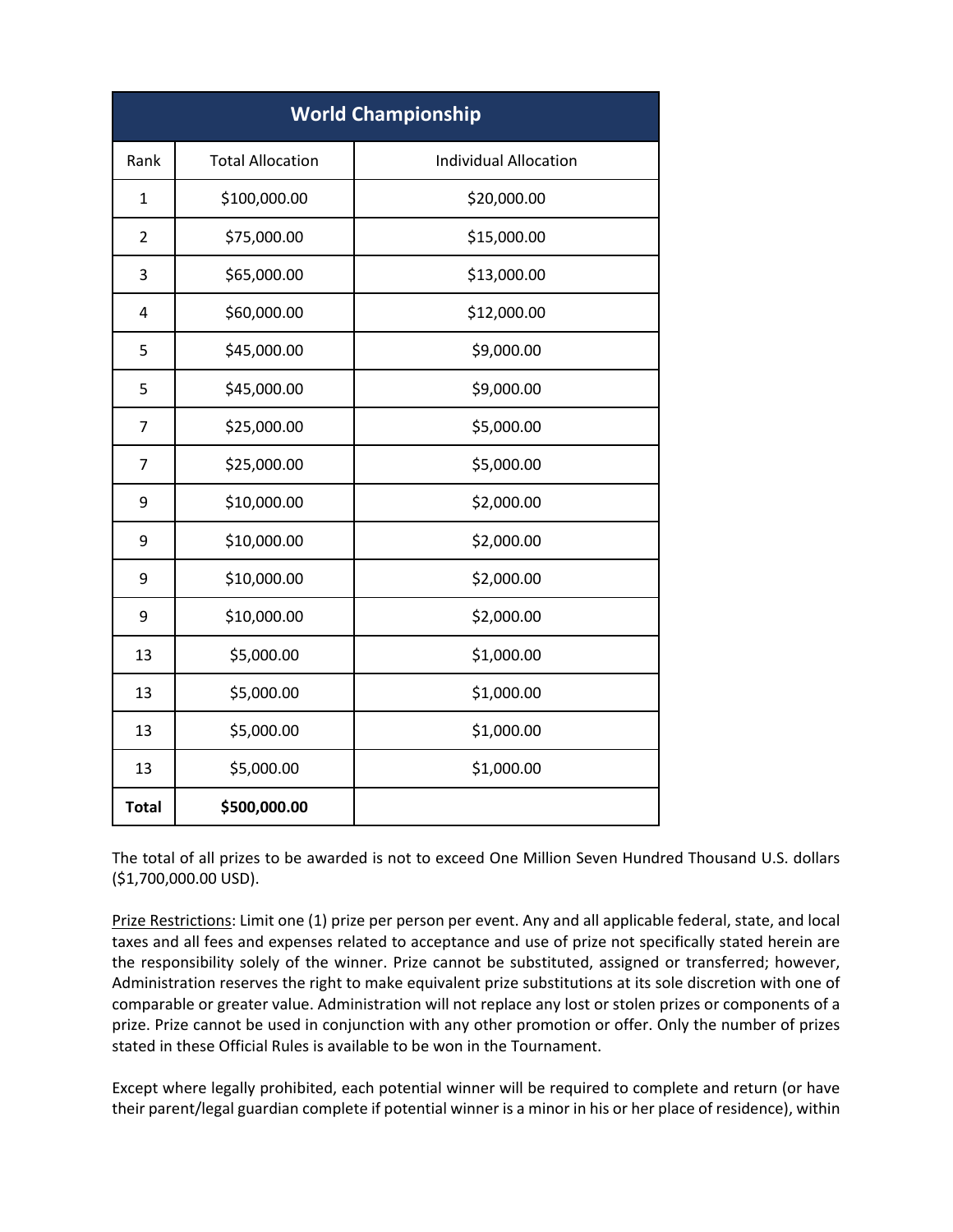ten (10) days of the date notification is sent, an Affidavit of Eligibility, Liability & Publicity Release (the "**Affidavit**") in order to claim his or her prize. If after the first attempt to contact the potential winner, or the potential winner fails to sign and return the Affidavit within the required time period, or in the event that a potential winner is disqualified for any reason, the potential winner will be deemed to have forfeited the prize, and Administration in its sole discretion, will determine the disposition of the prize (e.g., may choose to donate the prize to another entity, at its sole discretion).

**21. ENTRY ERRORS/ NO RETURN OF ENTRIES:** Neither Administration nor Hosts are responsible for lost, late, incomplete, damaged, stolen, invalid, unintelligible or misdirected registrations, which will be disqualified. Neither Administration nor Host are responsible for any unavailability of or interruptions to any service or equipment used in connection with the Tournament, including, without limitation, (1) interruptions to any network, server, Internet, website, telephone, satellite, computer or other connections (2) failures of any telephone, satellite, hardware, software or other equipment, (3) garbled, misdirected or jumbled transmissions, or traffic congestion, or (4) other errors of any kind, whether human, technical, mechanical or electronic, or (5) the incorrect or inaccurate capture of entry or other information or the failure to capture any such information.

Once submitted, submissions and registrations become the sole property of Administration and will not be acknowledged or returned. Potential winners may be required to show proof of identification. Administration may require that the potential winner provide proof that he/she is the authorized account holder of the e-mail address and/or password associated with the winning entry.

**22. POTENTIAL WINNERS.** ALL POTENTIAL WINNERS ARE SUBJECT TO VERIFICATION BY ADMINISTRATION, WHOSE DECISIONS ARE FINAL. ADMINISTRATION SHALL SOLELY DETERMINE ANY FORM OF VERIFICATION. A PLAYER IS NOT A WINNER OF ANY PRIZE UNLESS AND UNTIL PLAYER'S ELIGIBILITY HAS BEEN VERIFIED AND PLAYER HAS BEEN NOTIFIED THAT VERIFICATION IS COMPLETE. ADMINISTRATION WILL NOT ACCEPT SCREEN SHOTS, AFFIDAVITS OR OTHER EVIDENCE OF WINNING IN LIEU OF ITS VALIDATION PROCESS. ANY REGISTRATION THAT OCCURS AFTER THE SYSTEM HAS FAILED FOR ANY REASON MAY BE DEEMED A DEFECTIVE REGISTRATION AND VOID.

Potential winners will be notified via email (or overnight mail) sent within fifteen (15) business days following the end of the Tournament Period to the address provided on the registration form. A potential winner will be disqualified if (i) they do not comply with these Official Rules (or is otherwise determined to be ineligible), (ii) they do not respond to the prize notice within ten (10) days of its transmission (or receipt, if mailed), or if the emailed prize notice, after three (3) attempts, is returned as undeliverable, or (iii) the prize is undeliverable for any reason. If Administration notifies, or seeks to deliver a prize to or otherwise attempts to contact a potential winner, and such potential winner is subsequently disqualified, then Administration shall use its reasonable business judgment to determine, in its sole discretion, the disposition of the prize (e.g., may choose to donate the prize to another entity, at its sole discretion).

Winning a prize is contingent upon fulfilling all requirements set forth herein. Winners are solely responsible for any and all expenses, (e.g., meals and gratuities), relative to participation in the Tournament (including acceptance of any prize) not specified herein.

**23. ADDITIONAL CONDITIONS.** Participation constitutes entrant's full and unconditional agreement to these Official Rules and to Administration's decisions, whose decisions are final and binding in all matters related to the Tournament.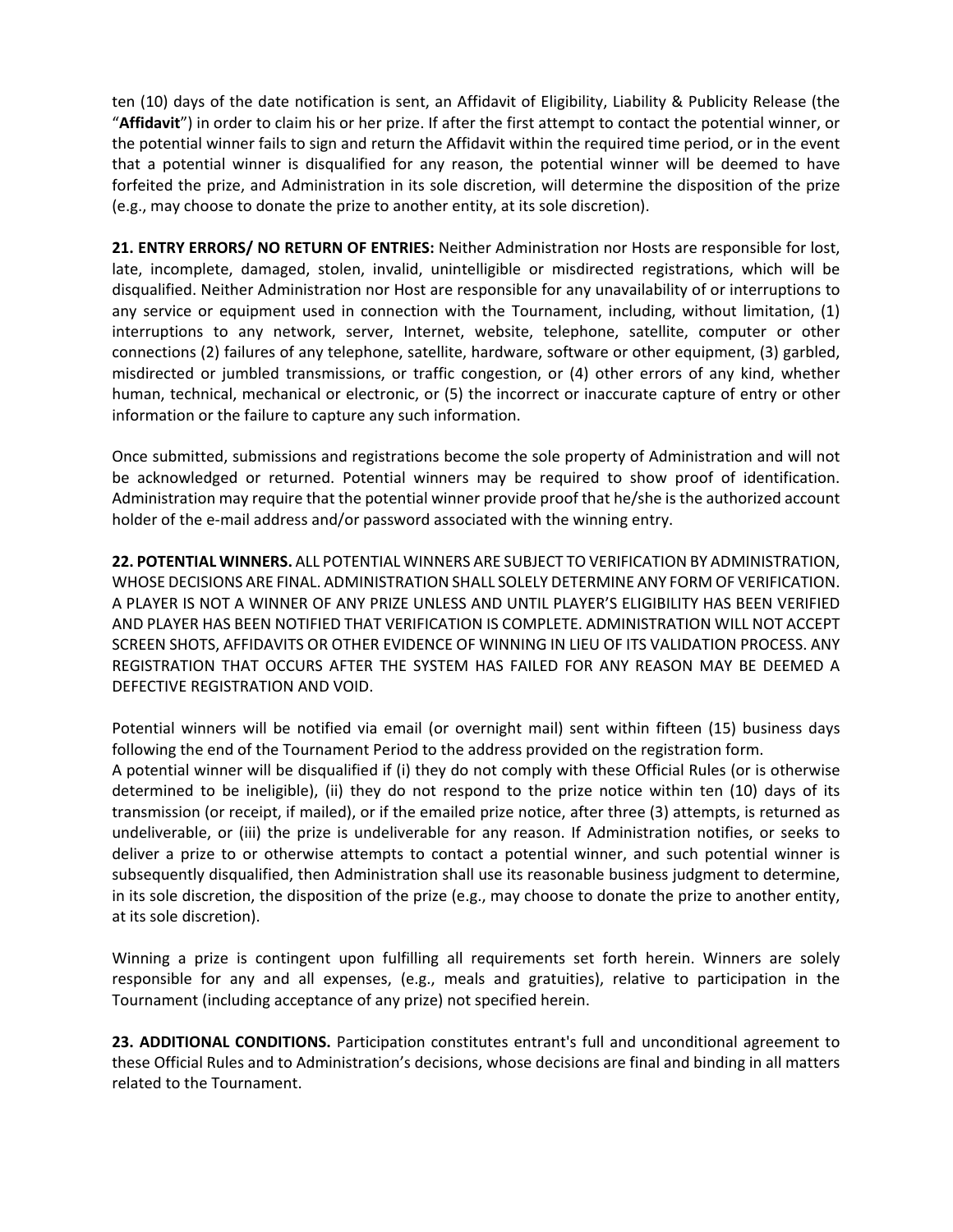Administration reserves the right to conduct a background check of any and all records of any potential winner/travel companion, including without limitation, civil and criminal court records and police reports, and potential winners and their travel companions agree to submit to such background checks. To the extent necessary under law, winner/travel companion shall authorize this background check. Administration may also take all steps necessary to corroborate any information provided to Administration by winner/travel companion in his/her interview. In that regard, winner/travel companion will be obligated to provide necessary contacts and information so that Administration may conduct such investigation. Administration reserves the right (at its sole discretion) to disqualify a winner/travel companion based on the background check, and select an alternate.

CAUTION: ANY PERSON WHO ATTEMPTS DELIBERATELY TO UNDERMINE THE LEGITIMATE OPERATION OF THIS TOURNAMENT OR TO ALTER OR DAMAGE A WEBSITE MAY BE SUBJECT TO CIVIL AND/OR CRIMINAL PENALTIES AND FINES; AND ADMINISTRATION RESERVES THE RIGHT TO SEEK DAMAGES FROM ANY SUCH PERSON TO THE FULLEST EXTENT PERMITTED BY LAW.

**24. RELEASE AND INDEMNITY.** By participating in this Tournament and/or receiving a prize, players agree to release and to indemnify and hold harmless Administration, Hosts, and each of their respective related companies, and all of their respective officers, directors, employees and agents (collectively, the "**Released Parties**") for any liability, injury, death, loss or damages to entrant or any person or entity, including without limitation damage to personal or real property, caused in whole or in part, directly or indirectly, by participation in this Tournament (or related activities) or the acceptance, possession or use/misuse of a prize.

**25. LIMITATIONS OF LIABILITY.** THE RELEASED PARTIES WILL HAVE NO LIABILITY WHATSOEVER FOR, AND SHALL BE HELD HARMLESS BY YOU AGAINST, ANY LIABILITY FOR ANY INCORRECT OR INACCURATE INFORMATION, WHETHER CAUSED BY PLAYERS ERRORS OR BY ANY EQUIPMENT, HARDWARE, SOFTWARE OR PROGRAMMING ASSOCIATED WITH THE TOURNAMENT, INJURIES, LOSSES OR DAMAGES OF ANY KIND TO PERSONS, INCLUDING PERSONAL INJURY OR DEATH, OR PROPERTY RESULTING IN WHOLE OR IN PART, DIRECTLY OR INDIRECTLY, FROM ACCEPTANCE, POSSESSION, MISUSE, OR USE OF A PRIZE, REGISTRATION OR PARTICIPATION IN THIS TOURNAMENT OR IN ANY TOURNAMENT RELATED ACTIVITY, OR ANY CLAIMS BASED ON PUBLICITY RIGHTS, DEFAMATION OR INVASION OF PRIVACY, OR MERCHANDISE DELIVERY. THE RELEASED PARTIES ARE NOT RESPONSIBLE IF THE TOURNAMENT CANNOT OPERATE AS PLANNED, OR IF ANY PRIZE CANNOT BE AWARDED, DUE TO CANCELLATIONS, DELAYS, OR INTERRUPTIONS DUE TO ACTS OF GOD, ACTS OF WAR, NATURAL DISASTERS, THREATENED OR ACTUAL PUBLIC HEALTH CRISES (INCLUDING WITHOUT LIMITATION EPIDEMICS AND PANDEMICS, AND ANY SHUTDOWNS OR STAY-AT-HOME ORDERS RELATED THERETO), WEATHER, OR TERRORISM. THE RELEASED PARTIES ARE NOT RESPONSIBLE FOR ANY UNAVAILABILITY OF OR INTERRUPTIONS TO ANY SERVICE OR EQUIPMENT USED IN CONNECTION WITH THE TOURNAMENT, INCLUDING WITHOUT LIMITATION (1) INTERRUPTIONS TO ANY NETWORK, SERVER, INTERNET, WEBSITE, TELEPHONE, SATELLITE, COMPUTER OR OTHER CONNECTIONS (2) FAILURES OF ANY TELEPHONE, SATELLITE, HARDWARE, SOFTWARE OR OTHER EQUIPMENT, (3) GARBLED, MISDIRECTED OR JUMBLED TRANSMISSIONS, OR TRAFFIC CONGESTION, OR (4) OTHER ERRORS OF ANY KIND, WHETHER HUMAN, TECHNICAL, MECHANICAL OR ELECTRONIC, OR (5) THE INCORRECT OR INACCURATE CAPTURE OF ENTRY OR OTHER INFORMATION OR THE FAILURE TO CAPTURE ANY SUCH INFORMATION. BY PARTICIPATING IN THIS TOURNAMENT, YOU AGREE THAT THE RELEASED PARTIES WILL NOT BE RESPONSIBLE OR LIABLE FOR ANY INJURIES, DAMAGES, OR LOSSES OF ANY KIND, INCLUDING DIRECT, INDIRECT, INCIDENTAL, CONSEQUENTIAL, OR PUNITIVE DAMAGES TO PERSONS, INCLUDING DEATH, OR TO PROPERTY ARISING OUT OF ACCESS TO AND USE OF ANY WEBSITE OR SOFTWARE PLATFORM ASSOCIATED WITH THIS TOURNAMENT OR THE DOWNLOADING FROM AND/OR PRINTING MATERIAL DOWNLOADED FROM SUCH WEBSITE OR SOFTWARE PLATFORM.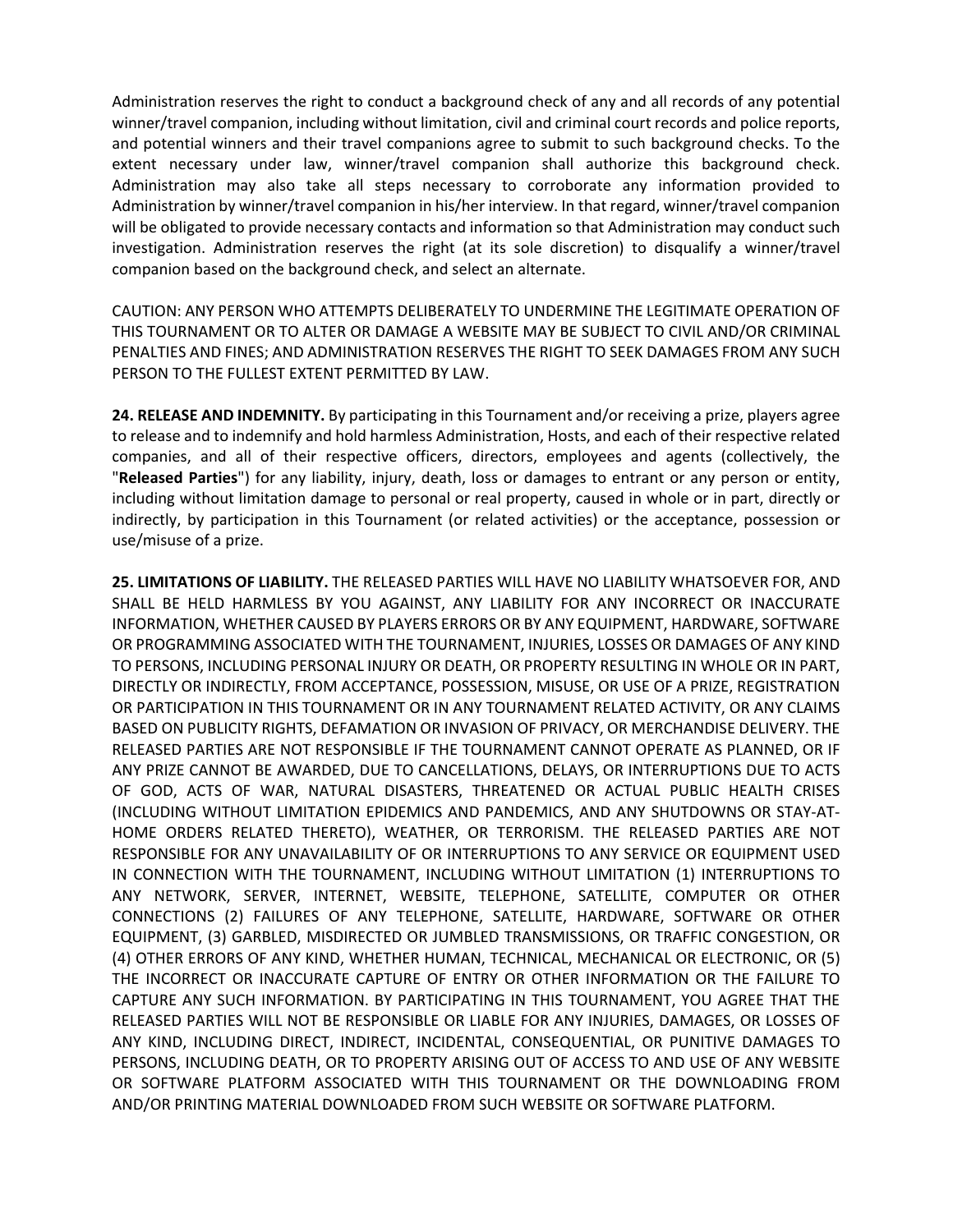WITHOUT LIMITING THE FOREGOING, EVERYTHING REGARDING THIS TOURNAMENT, INCLUDING ANY WEBSITE OR SOFTWARE PLATFORM ASSOCIATED WITH THIS TOURNAMENT AND ALL PRIZES, ARE PROVIDED "AS IS" WITHOUT WARRANTY OF ANY KIND, EITHER EXPRESS OR IMPLIED, INCLUDING BUT NOT LIMITED TO, THE IMPLIED WARRANTIES OF MERCHANTABILITY, FITNESS FOR A PARTICULAR PURPOSE, OR NON-INFRINGEMENT. SOME JURISDICTIONS MAY NOT ALLOW THE LIMITATIONS OR EXCLUSIONS OF LIABILITY FOR INCIDENTAL OR CONSEQUENTIAL DAMAGES OR EXCLUSIONS OF IMPLIED WARRANTIES, SO SOME OF THE ABOVE LIMITATIONS OR EXCLUSIONS MAY NOT APPLY. CHECK LOCAL LAWS FOR ANY RESTRICTIONS OR LIMITATIONS REGARDING THESE LIMITATIONS OR EXCLUSIONS.

**26. DISPUTES/CHOICE OF LAW.** These Official Rules are governed by and construed in accordance with the laws of the State of Washington, excluding its conflict of law provisions, as applied to agreements executed by Washington residents and performed solely within the State of Washington, and you submit to personal jurisdiction in Washington. You irrevocably agree that the state and federal courts located in the State of Washington, U.S.A. will have exclusive jurisdiction over any dispute which may arise out of or in connection with these Official Rules in respect of any claim brought against us by you and will have nonexclusive jurisdiction over any claim brought against you by us. You agree to accept service of process by mail in the state or country in which your domicile is located as specified by you to us. THE PARTIES HEREBY WAIVE TRIAL BY JURY.

**27. PRIVACY.** Personally identifiable information that is submitted by players as part of this Tournament will be used to administer the Tournament, select prize winners and fulfill prizes, and will be treated in accordance with TPCi's privacy policy accessible on its website a[t https://www.pokemon.com/us/privacy](https://www.pokemon.com/us/privacy-notice/)[notice/,](https://www.pokemon.com/us/privacy-notice/) Discord's online privacy policy as posted on its website at [https://discord.com/privacy,](https://discord.com/privacy) Esports Engine's privacy policy at [https://assets.esportsengine.co/docs/privacy.pdf](https://protect-us.mimecast.com/s/y576CgJxVJSPX7nKCNFds7?domain=assets.esportsengine.co) and Battlefy's online privacy policy as posted on its website at [https://battlefy.com/policies/privacy-policy.](https://battlefy.com/policies/privacy-policy)

**28. WINNERS LISTS.** To view the winners' list for the Tournament, please visit Pokemon.com. The winners' list will be available after winner validation has been completed.

**29. COPYRIGHT.** © 2022 Pokémon. © 1995 – 2022 Nintendo/Creatures Inc./GAME FREAK inc. TM, ® Nintendo. All rights reserved.

### **30. REGIONAL ZONES**

**Japan**

#### **South Korea**

# **North America:**

Canada, United States of America (including Puerto Rico)

#### **Europe:**

Austria, Belgium, Czech Republic, Denmark, Finland, France, Germany, Guernsey, Isle of Man, Ireland, Italy, Jersey, Luxembourg, Malta, Netherlands, Norway, Poland, Portugal, Spain, Sweden, Switzerland, United Kingdom

#### **Mexico**